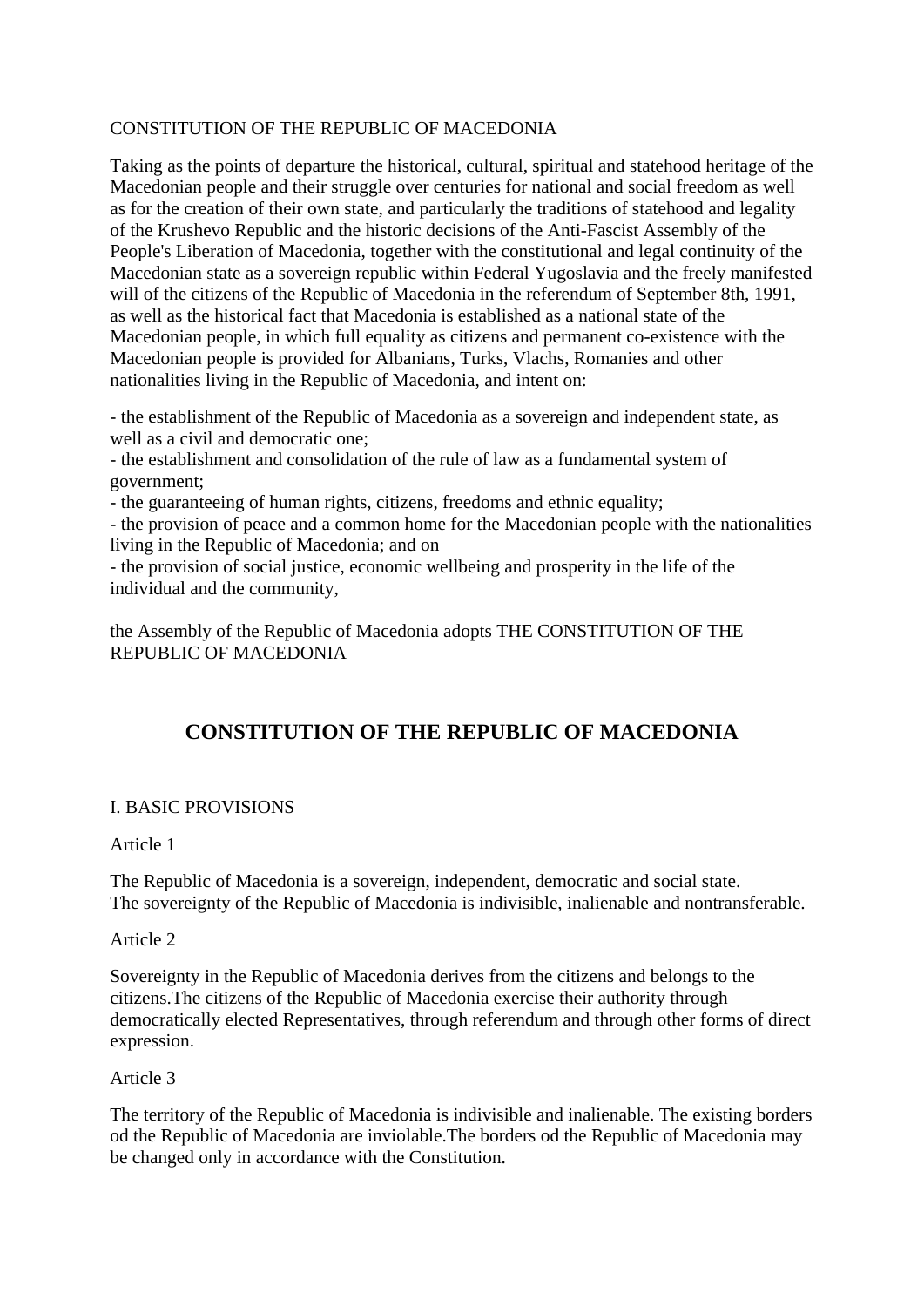## Article 4

Citizens of the Republic of Macedonia have citizenship of the Republic of Macedonia. A subject of the Republic of Macedonia may neither be deprived of citizenship, nor expelled or extradited to another state. Citizenship of the Republic of Macedonia is regulated by law.

### Article 5

The state symbols of the Republic of Macedonia are the coat of arms, the flag and the national anthem. The coat of arms, the flag and the national anthem of the Republic of Macedonia are adopted by law by a two-thirds majority vote of the total number of Assembly Representatives.

### Article 6

The capital of the Republic of Macedonia is Skopje.

### Article 7

The Macedonian language, written using its Cyrillic alphabet, is the official language in the Republic of Macedonia. In the units of local self-government where the majority of the inhabitants belong to a nationality, in addition to the Macedonian language and Cyrillic alphabet, their language and alphabet are also in official use, in a manner determined by law. In the units of local self-government where there is a considerable number of inhabitants belonging to a nationality, their language and alphabet are also in official use, in addition to the Macedonian language and Cyrillic alphabet, under conditions and in a manner determined by law.

### Article 8

The fundamental values of the constitutional order of the Republic of Macedonia are:

- the basic freedoms and rights of the individual and citizen, recognized in international law and set down in the Constitution;

- the free expression of national identity;
- the rule of law;
- the division of state powers into legislative, executive and judicial;
- political pluralism and free, direct and democratic elections;
- the legal protection of property;
- the freedom of the market and entrepreneurship;
- humanism, social justice and solidarity;
- local self-government;

- proper urban and rural planning to promote a congenial human environment, as well as ecological protection and development; and

- respect for the generally accepted norms of international law.

Anything that is not prohibited by the Constitution of by law is permitted in the Republic of Macedonia.

## II. BASIC FREEDOMS AND RIGHTS OF THE INDIVIDUAL AND CITIZEN

## **1. Civil and political freedoms and rights**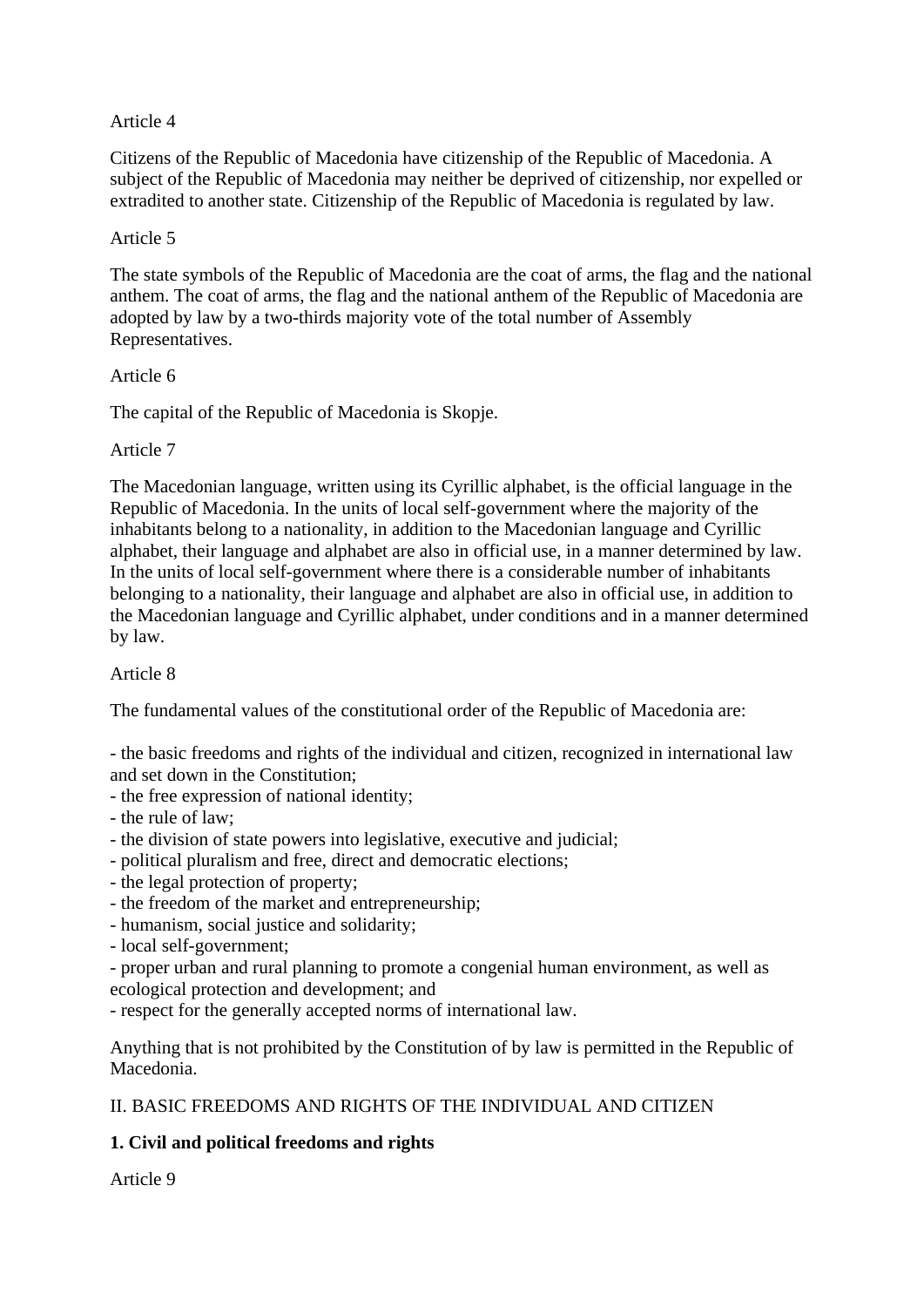Citizens of the Republic of Macedonia are equal in their freedoms and rights, regardless of sex, race, colour of skin, national and social origin, political and religious beliefs, property and social status. All citizens are equal before the Constitution and law.

### Article 10

The human right to life is irrevocable. The death penalty shall not be imposed on any grounds whatsoever in the Republic of Macedonia.

### Article 11

The human right to physical and moral dignity is irrevocable. Any form of torture, or inhuman or humiliating conduct or punishment, is prohibited. Forced labour is prohibited.

### Article 12

The human right to freedom is irrevocable. No person,s freedom can be restricted except by a court decision or in cases and procedures determined by law. Persons summoned, apprehended or detained shall immediately be informed of the reasons for the summons, apprehension or detention and on their rights. They shall not be forced to make a statement. A person has a right to an attorney in police and court procedure. Persons detained shall be brought before a court as soon as possible, within a maximum period of 24 hours from the moment of detention, and the legality of their detention shall there be decided upon without delay.Detention may last, by court decision, for a maximum period of 90 days from the day of detention.Persons detained may, under the conditions determined by law, be released from custody to conduct their defence.

### Article 13

A person indicted for an offence shall be considered innocent until his/her guilt is established by a legally valid court verdict. A person unlawfully detained, apprehended or convicted has a right to legal redress and other rights determined by law.

### Article 14

No person may be punished for an offence which had not been declared an offence punishable by law, or by other acts, prior to its being committed, and for which no punishment had been prescribed. No person may be tried in a court of law for an offence for which he/she has already been tried and for which a legally valid court verdict has already been brought.

### Article 15

The right to appeal against individual legal acts issued in a first instance proceedings by a court, administrative body, organization or other institution carrying out public mandates is guaranteed.

### Article 16

The freedom of personal conviction, conscience, thought and public expression of thought is guaranteed. The freedom of speech, public address, public information and the establishment of institutions for public information is guaranteed. Free access to information and the freedom of reception and transmission of information are guaranteed. The right of reply via the mass media is guaranteed.The right to a correction in the mass media is guaranteed. The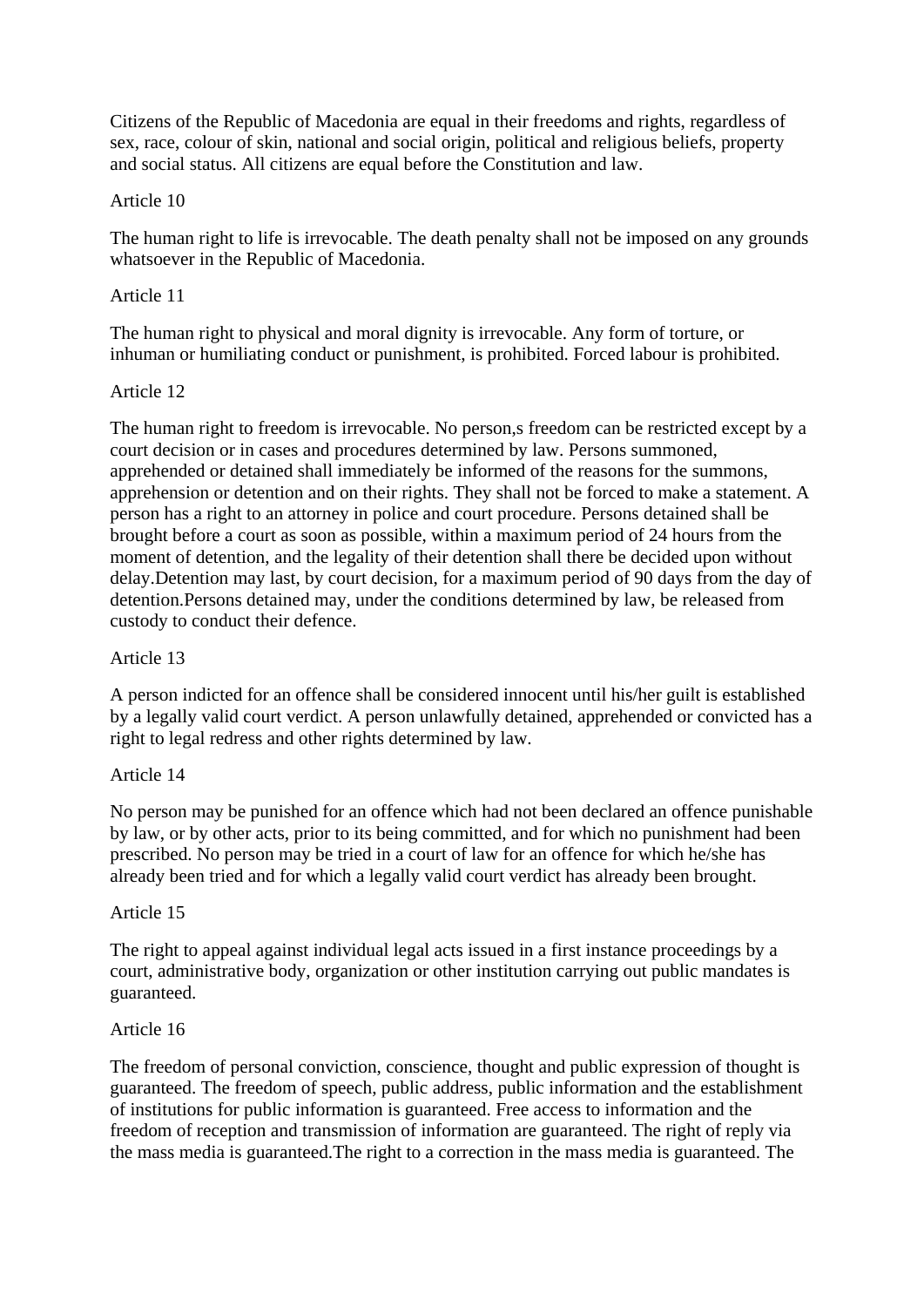right to protect a source of information in the mass media is guaranteed. Censorship is prohibited.

## Article 17

The freedom and confidentiality of correspondence and other forms of communication is guaranteed. Only a court decision may authorize non-application of the principle of the inviolability of the confidentiality of correspondence and other forms of communication, in cases where it is indispensable to a criminal investigation or required in the interests of the defence of the Republic.

## Article 18

The security and confidentiality of personal information are guaranteed. Citizens are guaranteed protection from any violation of their personal integrity deriving from the registration of personal information through data processing.

## Article 19

The freedom of religious confession is guaranteed. The right to express one's faith freely and publicly, individually or with others is guaranteed. The Macedonian Orthodox Church and other religious communities and groups are separate from the state and equal before the law. The Macedonian Orthodox Church and other religious communities and groups are free to establish schools and other social and charitable institutions, by way of a procedure regulated by law.

## Article 20

Citizens are guaranteed freedom of association to exercise and protect their political, economic, social, cultural and other rights and convictions. Citizens may freely establish associations of citizens and political parties, join them or resign from them.The programmes and activities of political parties and other associations of citizens may not be directed at the violent destruction of the constitutional order of the Republic, or at encouragement or incitement to military aggression or ethnic, racial or religious hatred or intolerance.Military or paramilitary associations which do not belong to the Armed Forces of the Republic of Macedonia are prohibited.

## Article 21

Citizens have the right to assemble peacefully and to express public protest without prior announcement or a special license.The exercise of this right may be restricted only during a state of emergency or war.

## Article 22

Every citizen on reaching 18 years of age acquires the right to vote. The right to vote is equal, universal and direct, and is exercised at free elections by secret ballot. Persons deprived of the right to practice their profession by a court verdict do not have the right to vote.

## Article 23

Every citizen has the right to take part in the performance of public office.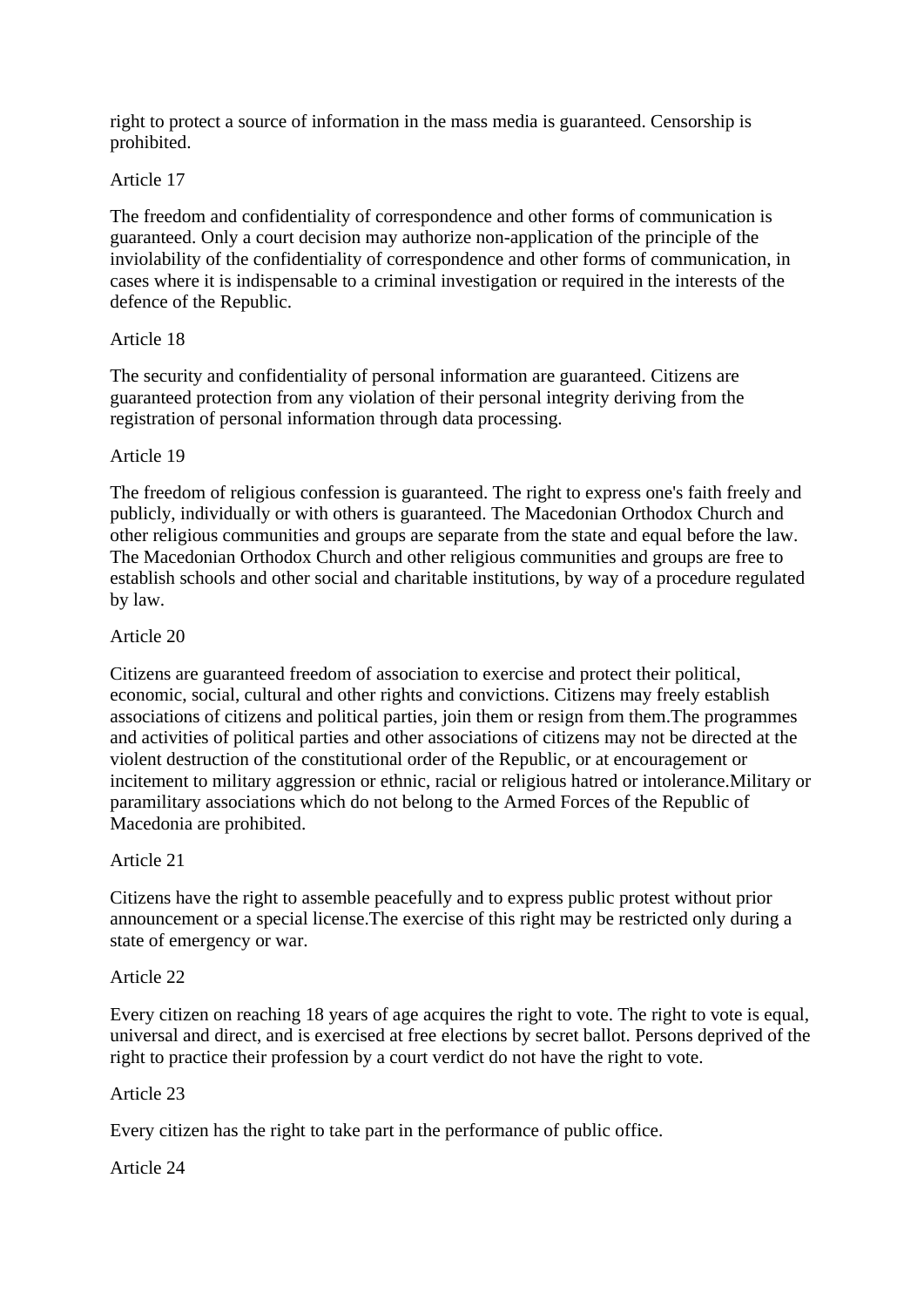Every citizen has a right to petition state and other public bodies, as well as to receive an answer. A citizen cannot be called to account or suffer adverse consequences for attitudes expressed in petitions, unless they entail the committing of a criminal offence.

## Article 25

Each citizen is guaranteed the respect and protection of the privacy of his/her personal and family life and of his/her dignity and repute.

## Article 26

The inviolability of the home is guaranteed.The right to the inviolability of the home may be restricted only by a court decision in cases of the detection or prevention of criminal offences or the protection of people,s health.

## Article 27

Every citizen of the Republic of Macedonia has the right of free movement on the territory of the Republic and freely to chose his/her place of residence.Every citizen has the right to leave the territory of the Republic and to return to the Republic.The exercise of these rights may be restricted by law only in cases where it is necessary for the protection of the security of the Republic, criminal investigation or protection of people,s health.

## Article 28

The defence of the Republic of Macedonia is the right and duty of every citizen. The exercise of this right and duty of citizen is regulated by law.

## Article 29

Foreign subjects enjoy freedoms and rights guaranteed by the Constitution in the Republic of Macedonia, under conditions regulated by law and international agreements. The Republic guarantees the right of asylum to foreign subjects and stateless persons expelled because of democratic political convictions and activities. Extradition of a foreign subject can be carried out only on the basis of a ratified international agreement and on the principle of reciprocity. A foreign subject cannot be extradited for political criminal offences. Acts of terrorism are not regarded as political criminal offences.

# **2. Economic, social and cultural rights**

## Article 30

The right to ownership of property and the right of inheritance are guaranteed. Ownership of property creates rights and duties and should serve the wellbeing of both the individual and the community. No person may be deprived of his/her property or of the rights deriving from it, except in cases concerning the public interest determined by law. If property is expropriated or restricted,rightful compensation not lower than its market value is guaranteed.

## Article 31

Foreign subjects in the Republic of Macedonia may acquire the right of ownership of property under conditions determined by law.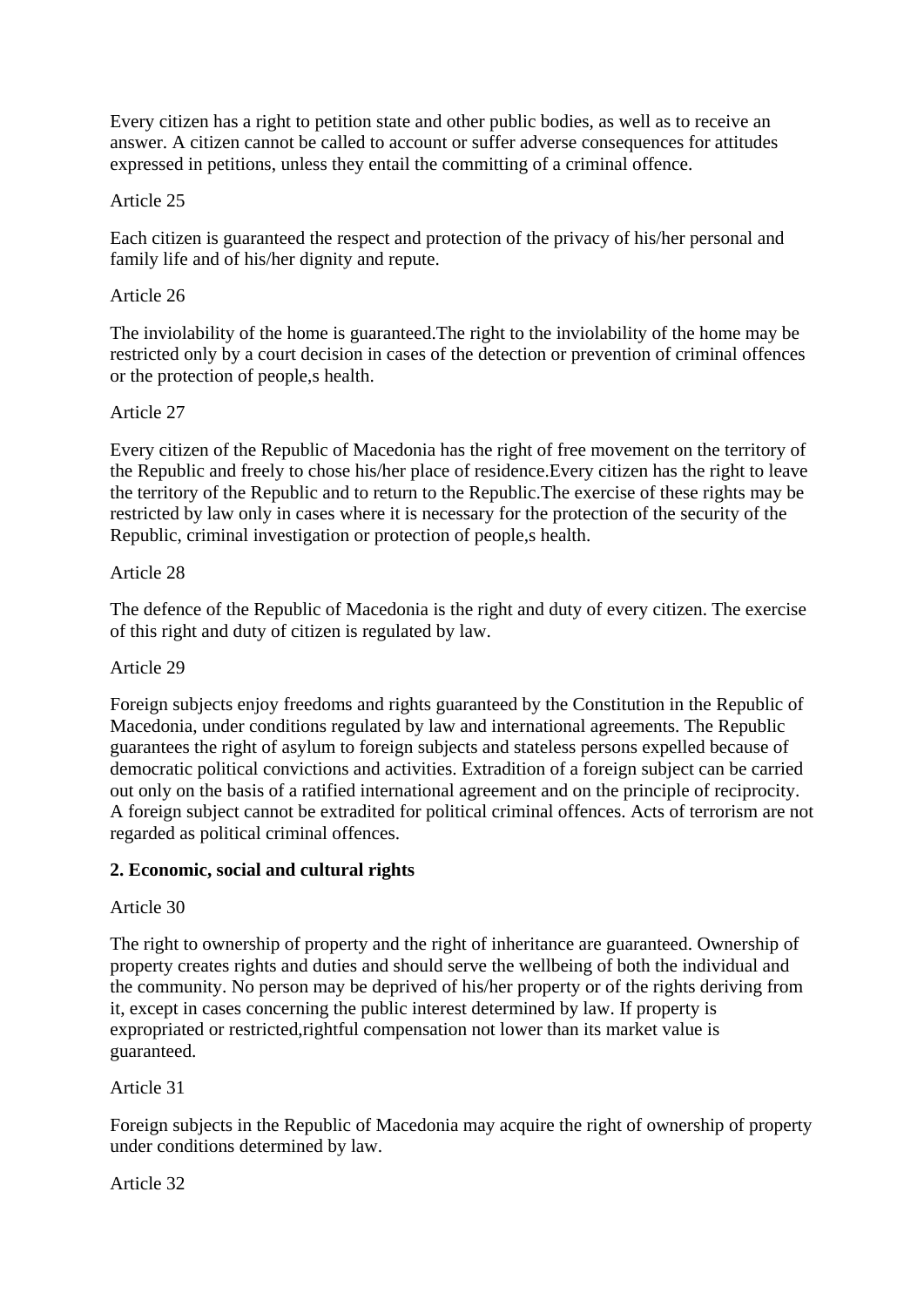Everyone has the right to work, to free choice of employment, protection at work and material assistance during temporary unemployment. Every job is open to all under equal conditions. Every employee has a right to appropriate remuneration. Every employee has the right to paid daily, weekly and annual leave. Employees cannot waive this right. The exercise of the rights of employees and their position are regulated by law and collective agreements.

## Article 33

Everyone is obliged to pay tax and other public contributions, as well as to share in the discharge of public expenditure in a manner determined by law.

## Article 34

Citizens have a right to social security and social insurance, determined by law and collective agreement.

## Article 35

The Republic provides for the social protection and social security of citizens in accordance with the principle of social justice.The Republic guarantees the right of assistance to citizens who are infirm or unfit for work.The Republic provides particular protection for invalid persons, as well as conditions for their involvement in the life of the society.

## Article 36

The Republic guarantees particular social security rights to veterans of the Anti-Fascist War and of all Macedonian national liberation wars, to war invalids, to those expelled and imprisoned for the ideas of the separate identity of the Macedonian people and of Macedonian statehood, as well as to members of their families without means of material and social subsistence. The particular rights are regulated by law.

## Article 37

In order to exercise their economic and social rights, citizens have the right to establish trade unions. Trade unions can constitute confederations and become members of international trade union organizations. The law may restrict the conditions for the exercise of the right to trade union organization in the armed forces, the police and administrative bodies.

## Article 38

The right to strike is guaranteed. The law may restrict the conditions for the exercise of the right to strike in the armed forces, the police and administrative bodies.

## Article 39

Every citizen is guaranteed the right to health care. Citizens have the right and duty to protect and promote their own health and the health of others.

## Article 40

The Republic provides particular care and protection for the family. The legal relations in marriage, the family and cohabitation are regulated by law. Parents have the right and duty to provide for the nurturing and education of their children. Children are responsible for the care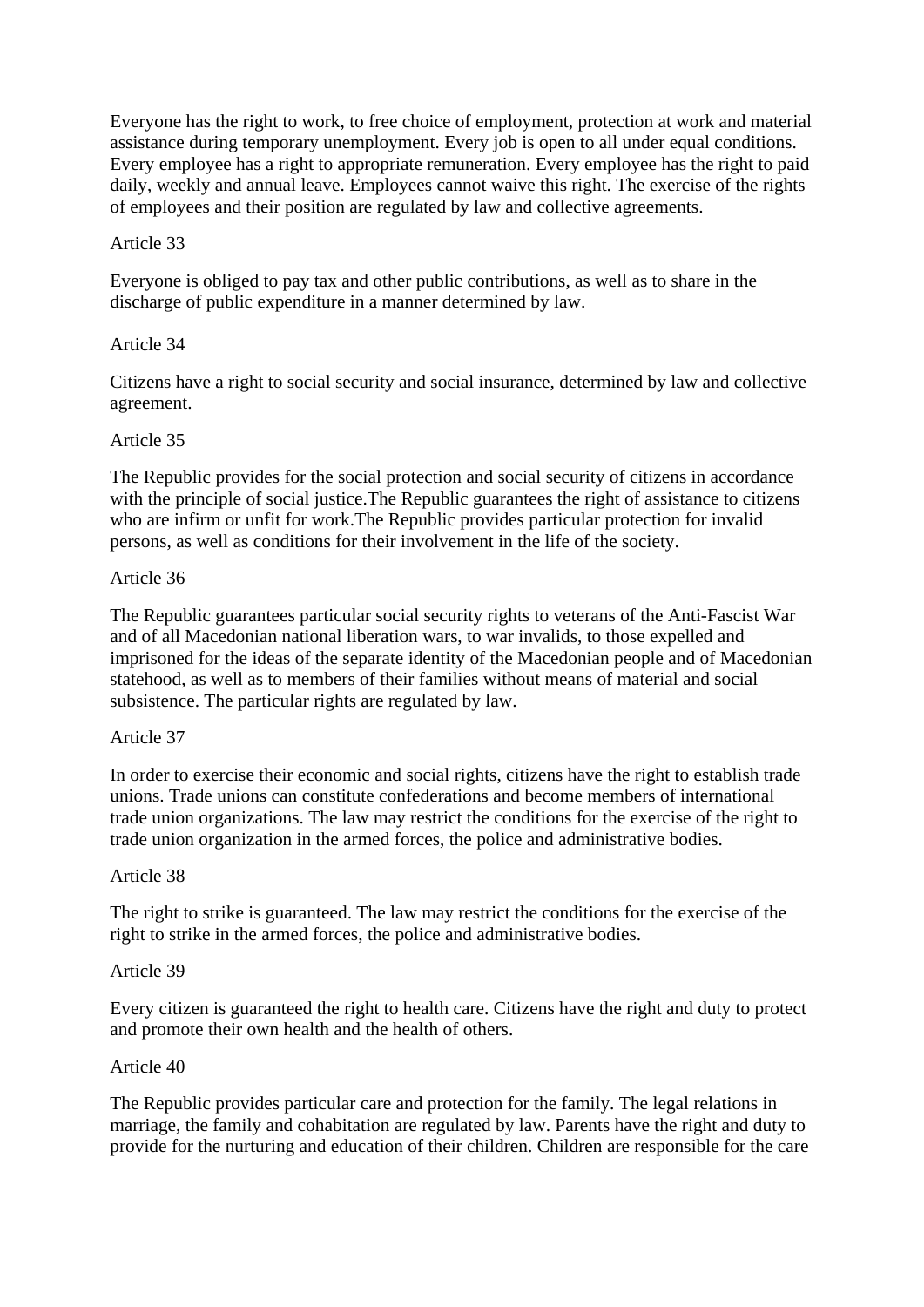of their old and infirm parents. The Republic provides particular protection for parentless children and children without parental care.

### Article 41

It is a human right freely to decide on the procreation of children. The Republic conducts a humane population policy in order to provide balanced economic and social development.

### Article 42

The Republic particularly protects mothers, children and minors. A person under 15 years of age cannot be employed. Minors and mothers have the right to particular protection at work. Minors may not be employed in work which is detrimental to their health or morality.

### Article 43

Everyone has the right to a healthy environment to live in. Everyone is obliged to promote and protect the environment. The Republic provides conditions for the exercise of the right of citizens to a healthy environment.

### Article 44

Everyone has a right to education. Education is accessible to everyone under equal conditions. primary education is compulsory and free.

### Article 45

Citizens have a right to establish private at schools at all levels of education, with the exception of primary education, under conditions determined by law.

### Article 46

The autonomy of universities is guaranteed. The conditions of establishment, performance and termination of the activities of a university are regulated by law.

### Article 47

The freedom of scholarly, artistic and other forms of creative work is guaranteed. Rights deriving from scholarly, artistic or other intellectual creative work are guaranteed. The Republic stimulates, assists and protects the development of scholarship, the arts and culture. The Republic stimulates and assists scientific and technological development. The Republic stimulates and assists technical education and sport.

### Article 48

Members of nationalities have a right freely to express, foster and develop their identity and national attributes. The Republic guarantees the protection of the ethnic, cultural, linguistic and religious identity of the nationalities. Members of the nationalities have the right to establish institutions for culture and art, as well as scholarly and other associations for the expression, fostering and development of their identity. Members of the nationalities have the right to instruction in their language in primary and secondary education, as determined by law. In schools where education is carried out in the language of a nationality, the Macedonian language is also studied.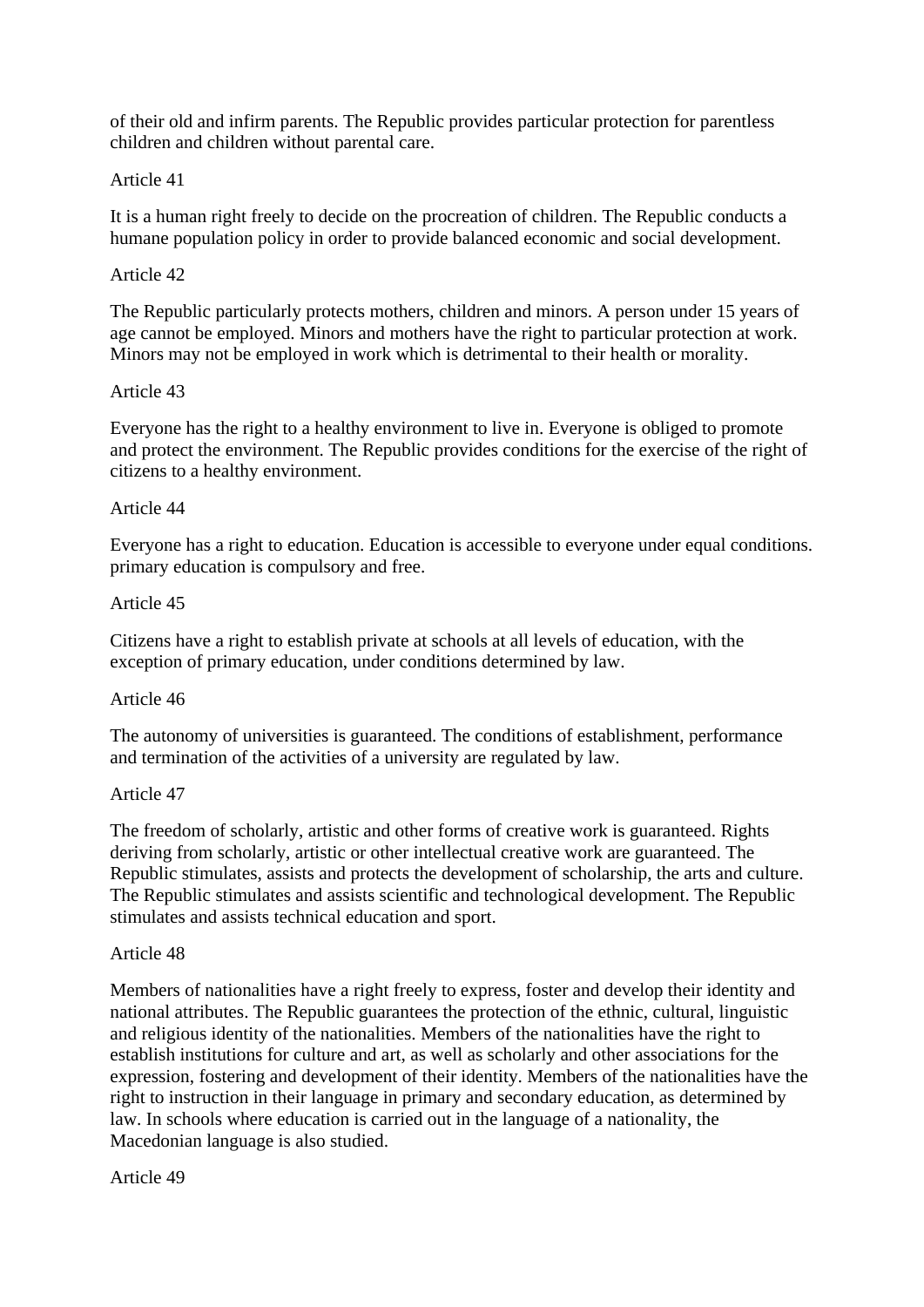The Republic cares for the status and rights of those persons belonging to the Macedonian people in neighbouring countries, as well as Macedonian expatriates, assists their cultural development and promotes links with them. The Republic cares for the cultural, economic and social rights of the citizens of the Republic abroad.

## **3. Guarantees of basic freedoms and rights**

## Article 50

Every citizen may invoke the protection of freedoms and rights determined by the Constitution before the regular courts, as well as before the Constitutional Court of Macedonia, through a procedure based upon the principles of priority and urgency. Judicial protection of the legality of individual acts of state administration, as well as of other institutions carrying out public mandates, is guaranteed. A citizen has the right to be informed on human rights and basic freedoms as well as actively to contribute, individually or jointly with others, to their promotion and protection.

## Article 51

In the Republic of Macedonia laws shall be in accordance with the Constitution and all other regulations in accordance with the Constitution and law. Everyone is obliged to respect the Constitution and the laws.

## Article 52

Laws and other regulations are published before they come into force. Laws and other regulations are published in "The Official Gazette of the Republic of Macedonia" at most seven days after the day of their adoption. Laws come into force on the eighth day after the day of their publication at the earliest, or on the day of publication in exceptional cases determined by the Assembly. Laws and other regulations may not have a retroactive effect, except in cases when this is more favourable for the citizens.

## Article 53

Attorneyship is an autonomous and independent public service, providing legal assistance and carrying out public mandates in accordance with the law.

## Article 54

The freedoms and rights of the individual and citizen can be restricted only in cases determined by the Constitution. The freedoms and rights of the individual and citizen can be restricted during states of war or emergency, in accordance with the provisions of the Constitution. The restriction of freedoms and rights cannot discriminate on grounds of sex, race, colour of skin, language, religion, national or social origin, property or social status. The restriction of freedoms and rights cannot be applied to the right to life, the interdiction of torture, inhuman and humiliating conduct and punishment, the legal determination of punishable offences and sentences, as well as to the freedom of personal conviction, conscience, thought and religious confession.

# **4. Foundations for economic relations**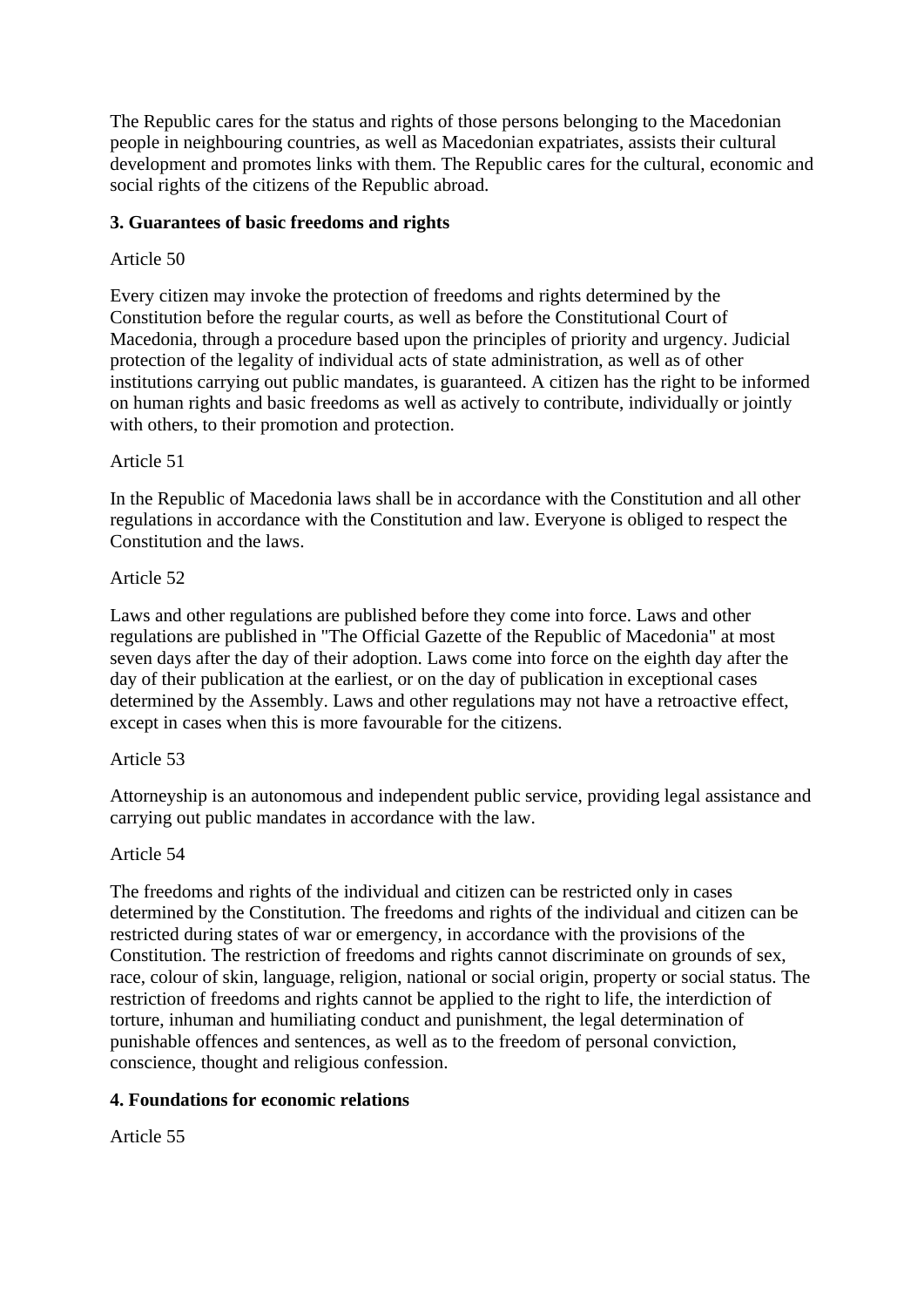The freedom of the market and entrepreneurship is guaranteed. The Republic ensures an equal legal position to all parties in the market. The Republic takes measures against monopolistic positions and monopolistic conduct on the market. The freedom of the market and entrepreneurship san be restricted by law only for reasons of the defence of the Republic, protection of the natural and living environment or public health.

## Article 56

All the natural resources of the Republic of Macedonia, the flora and fauna, amenities in common use, as well as the objects and buildings of particular cultural and historical value determined by law, are amenities of common interest for the Republic and enjoy particular protection. The Republic guarantees the protection, promotion and enhancement of the historical and artistic heritage of the Macedonian people and of the nationalities and the treasures of which it is composed regardless of their legal status. The law regulates the mode and conditions under which specific items of general interest for the Republic can be ceded for use.

## Article 57

The Republic of Macedonia stimulates economic progress and provides for a more balanced spatial and regional development, as well as for the more rapid development of economically underdeveloped regions.

## Article 58

Ownership and labour form the basis for management and sharing in decision-making. Participation in management and decision-making in public institutions and services is regulated by law, on the principles of expertise and competence.

## Article 59

Foreign investors are guaranteed the right to the free transfer of invested capital and profits. The rights obtained on the basis of the capital invested may not be reduced by law or other regulations.

### Article 60

The National Bank of the Republic of Macedonia is a currency-issuing bank. The National Bank is autonomous and responsible for the stability of the currency, monetary policy and for the general liquidity of payments in the Republic and abroad. The organization and work of the National Bank are regulated by law.

## III. THE ORGANIZATION OF STATE AUTHORITY

## **1. The Assembly of the Republic of Macedonia**

## Article 61

The Assembly of the Republic of Macedonia is a representative body of the citizens and the legislative power of the Republic is vested in it. The organization and functioning of the Assembly are regulated by the Constitution and by the Rules of Procedure.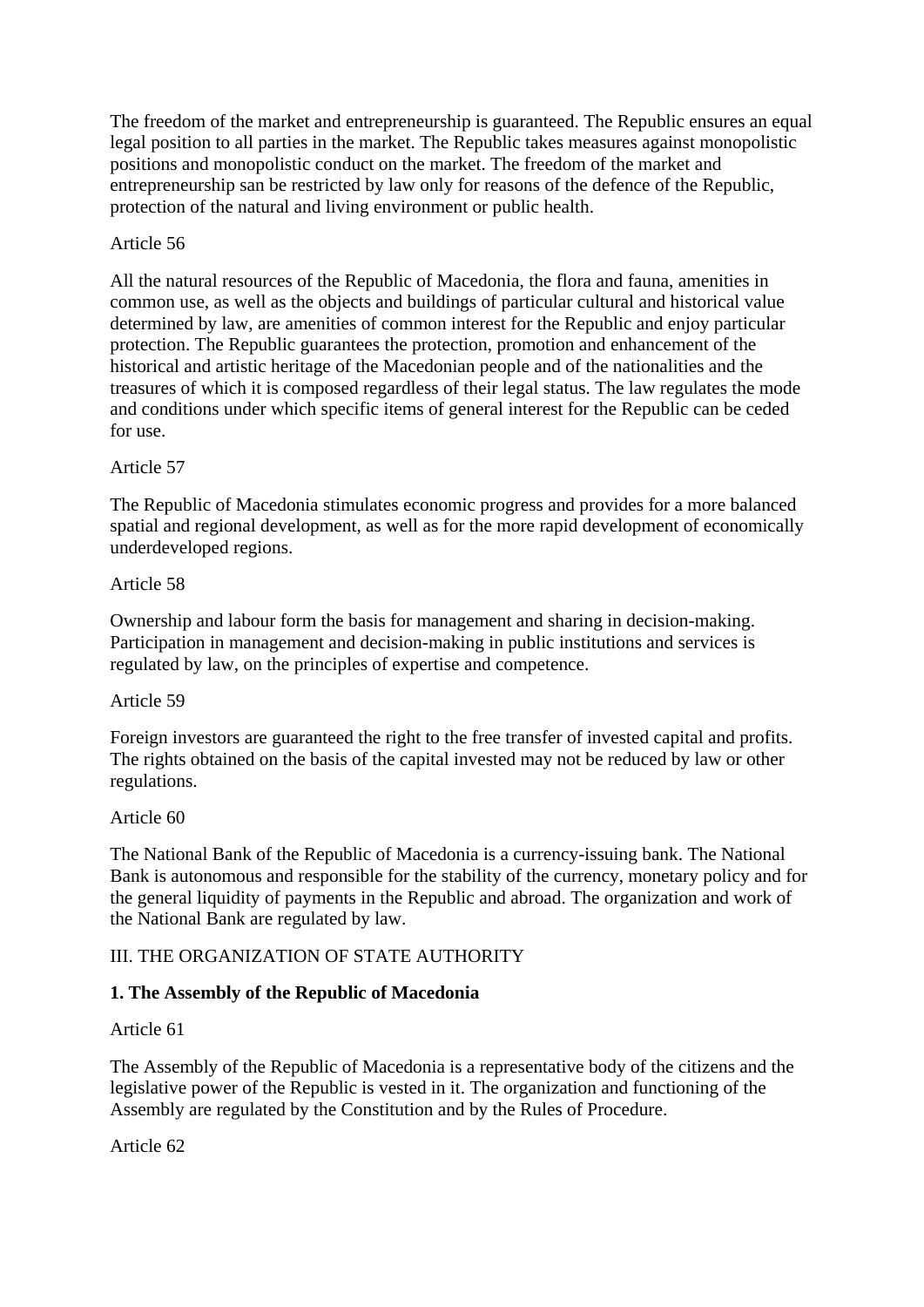The Assembly of the Republic of Macedonia is composed of 120 to 140 Representatives. The Representatives are elected at general, direct and free elections and by secret ballot. The Representative represents the citizens and makes decisions in the Assembly in accordance with his/her personal convictions. A Representative, mandate cannot be revoked. The mode and conditions of election of Representatives are regulated by a low adopted by a majority vote of the total number od Representatives.

## Article 63

The Representatives for the Assembly are elected for a term of four years. The mandate of Representatives is verified by the Assembly. The length of the mandate is reckoned from the constitutive meeting of the Assembly. Each newly-elected Assembly must hold a constitutive meeting 20 days at the latest after the election was held. The constitutive meeting is called by the President of the Assembly of the previous term.

If a constitutive meeting is not called within the time laid down, the Representatives assemble and constitute the Assembly themselves on the twenty-first day after the completion of the elections.

Elections for Representatives to the Assembly are held within the last 90 days of the term of the current Assembly, or within 60 days from the day of dissolution of the Assembly.

The term of office of the Representatives to the Assembly can be extended only during states of war or emergency.

Cases where a citizen cannot be elected a Representative, owing to the incompatibility of this office with other public offices or professions already held, are defined by law. The Assembly is dissolved when more than half of the total number of Representatives vote for dissolution.

## Article 64

Representatives enjoy immunity. A Representative cannot be held to have committed a criminal offence or be detained owing to views he/she has expressed or to the way he/she has voted in the Assembly. A Representative cannot be detained without the approval of the Assembly unless found committing a criminal offence for which a prison sentence of at least five years is prescribed. The Assembly can decide to invoke immunity for a Representative without his/her request, should it be necessary for the performance of the presentative, soffice. Representatives may not be called up for duties in the Armed Forces during the course of their term of office. A Representative is entitled to remuneration determined by law.

## Article 65

A Representative may resign his/her mandate. The Representative submits his/her resignation in person at a session of the Assembly.The mandate of a Representative terminates if he/she is sentenced for a criminal offence for which a prison sentence of at least five years is prescribed.The Representative can have his/her mandate revoked for committing a criminal offence making him/her unfit to perform the office of a Representative, as well as for absence from the Assembly for longer than 6 months for no justifiable reason. Revocation of the mandate is determined by the Assembly ba a two-thirds majority vote of all Representatives.

## Article 66

The Assembly is in permanent session. The Assembly works at meetings. The meetings of the Assembly are called by the President of the Assembly. The Assembly adopts the Rules of Procedure by a majority vote of the total number of Representatives.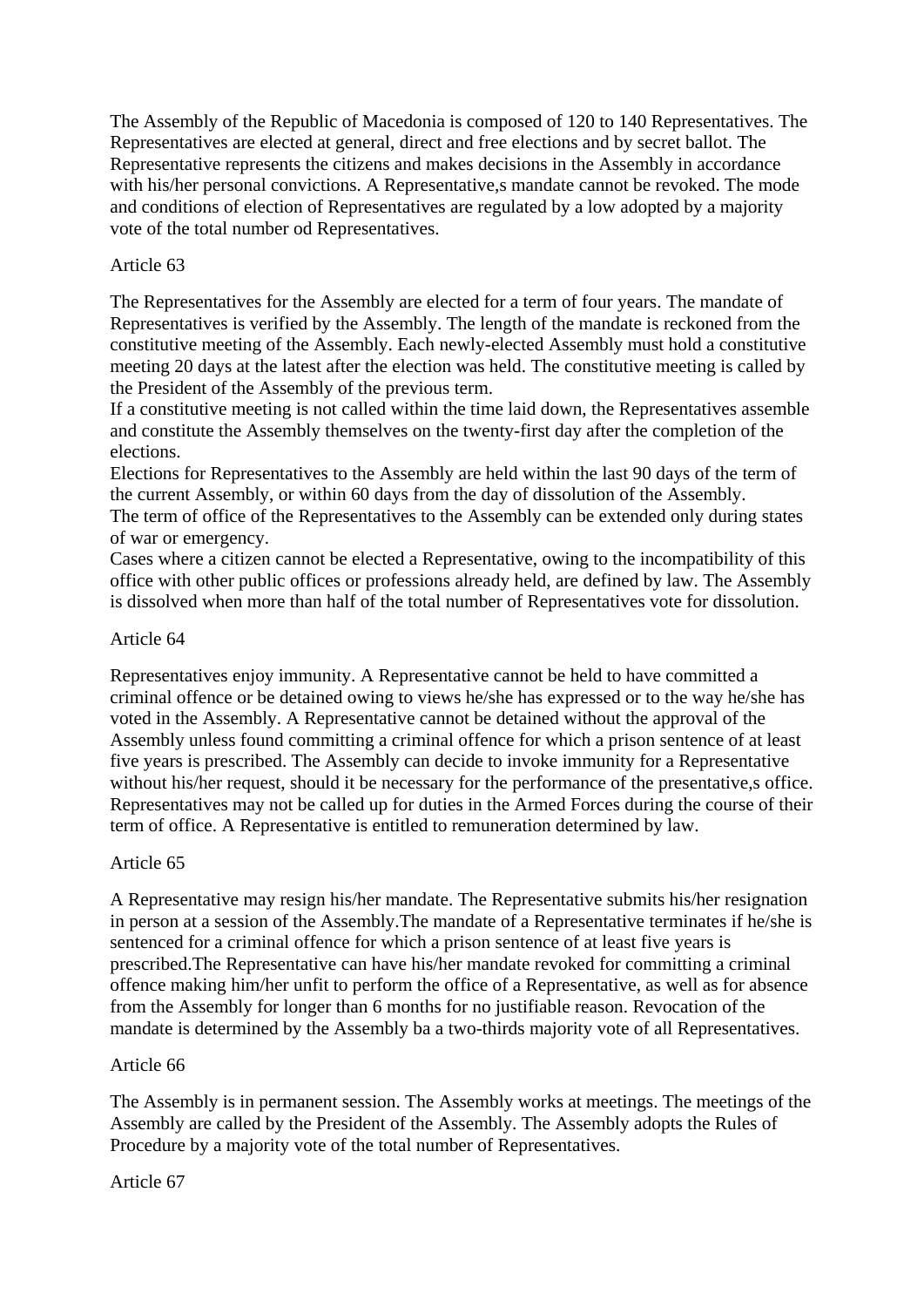The Assembly elects a President and one or more Vice-Presidents from the ranks of the Representatives by a majority vote of the total number of Representatives. The President of the Assembly represents the Assembly, ensures the application of the Rules of Procedure and carries out other responsibilities determined by the Constitution and the Rules of Procedure of the Assembly.

The office of the President of the Assembly is incompatible with the performance of other public offices, professions or appointment in a political party. The President of the Assembly issues notice of the election of Representatives and of the President of the Republic.

### Article 68

The Assembly of the Republic of Macedonia

- adopts and changes the Constitution;
- adopts laws and gives the authentic interpretation of laws;
- determines public taxes and fees;
- adopts the budget and the balance of payments of the Republic;
- adopts the spatial plan of the Republic;
- ratifies international agreements;
- decides on war and peace;
- makes decisions concerning any changes in the borders of the Republic;

- makes decisions on association in and disassociation from any form of union or community with other states;

- issues notice of a referendum;
- makes decisions concerning the reserves of the Republic;
- sets up councils;
- elects the Government of the Republic of Macedonia;
- elects judges to the Constitutional Court of the Republic of Macedonia;
- carries out elections and discharges judges;

- selects, appoints and dismisses other holders of public and other office determined by the Constitution and law;

- carries out political monitoring and supervision of the Government and other holders od public office responsible to the Assembly;

- proclaims amnesties; and
- performs other activities determined by the Constitution.

In carrying out the duties within its sphere of competence, the Assembly adopts decisions, declarations, resolutions, recommendations and conclusions.

### Article 69

The Assembly may work if its meeting is attended by a majority of the total number of Representatives. The Assembly makes decisions by a majority vote of the Representatives attending, but no less than one-third of the total number of Representatives, in so far as the Constitution does not provide for a qualified majority.

### Article 70

The meetings of the Assembly are open to the public. The Assembly may decide to work without the presence of the public by a two-thirds majority vote of the total number of Representatives.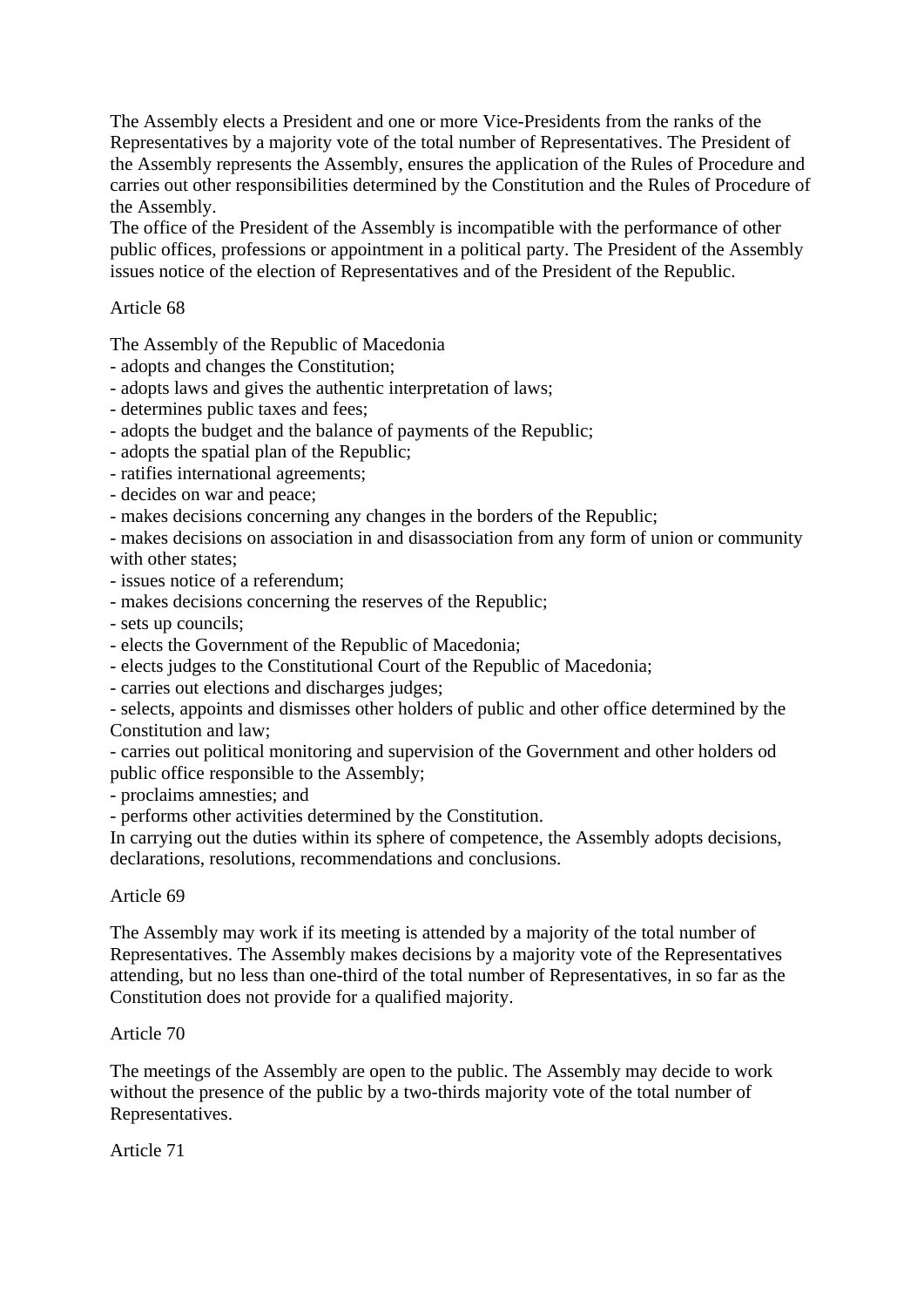The right to propose adoption of a law is given to every Representative of the Assembly, to the Government of the Republic and to a group of at least 10,000 voters.The initiative for adopting a law may be given to the authorized instances by any citizen, group of citizens, institutions or associations.

### Article 72

An interpellation may be made concerning the work of any public office-holder, the Government and any of its members individually, as well as on issues concerning the performance of state bodies.Interpellation may be made by a minimum of five Representatives.All Representatives have the right to ask a Representative's question.The mode and procedure for submitting and debating on an interpellation and Representative's question are regulated by the Rules of Procedure.

### Article 73

The Assembly decides on issuing notice of a referendum concerning specific matters within its sphere of competence by a majority vote of the total number of Representatives.The decision of the majority of voters in a referendum is adopted on condition that more than half of the total number of voters voted.The Assembly is obliged to issue notice of a referendum if one is proposed by at least 150,000 voters.The decision made in a referendum is binding.

### Article 74

The Assembly makes decisions on any change in the borders of the Republic by a two-thirds majority vote of the total number of Representatives.The decision on any change in the borders of the Republic is adopted by referendum, in so far as it is accepted by the majority of the total number of voters.

### Article 75

Laws are declared by promulgation. The promulgation declaring a law is signed by the President of the Republic and the President of the Assembly. The President of the Republic may decide not to sign the promulgation declaring a law. The Assembly reconsiders the law and the President of the Republic is then obliged to sign the promulgation in so far as it is adopted by a majority vote of the total number of Representatives. The President is obliged to sign a promulgation if the law has been adopted by a two-thirds majority vote of the total number of Representatives in accordance with the Constitution.

### Article 76

The Assembly sets up permanent and temporary working bodies. The Assembly may set up survey commissions for any domain or any matter of public interest. A proposal for setting up a survey commission may be submitted by a minimum of 20 Representatives. The Assembly sets up a permanent survey commission for the protection of the freedoms and rights of citizens. The findings of the survey commissions form the basis for the initiation of proceedings to ascertain the answerability of public office-holders.

### Article 77

The Assembly elects the Public Attorney. The Public Attorney protects the constitutional and legal rights of citizens when violated by bodies of state administration and by other bodies and organizations with public mandates. The Public Attorney is elected for a term of eight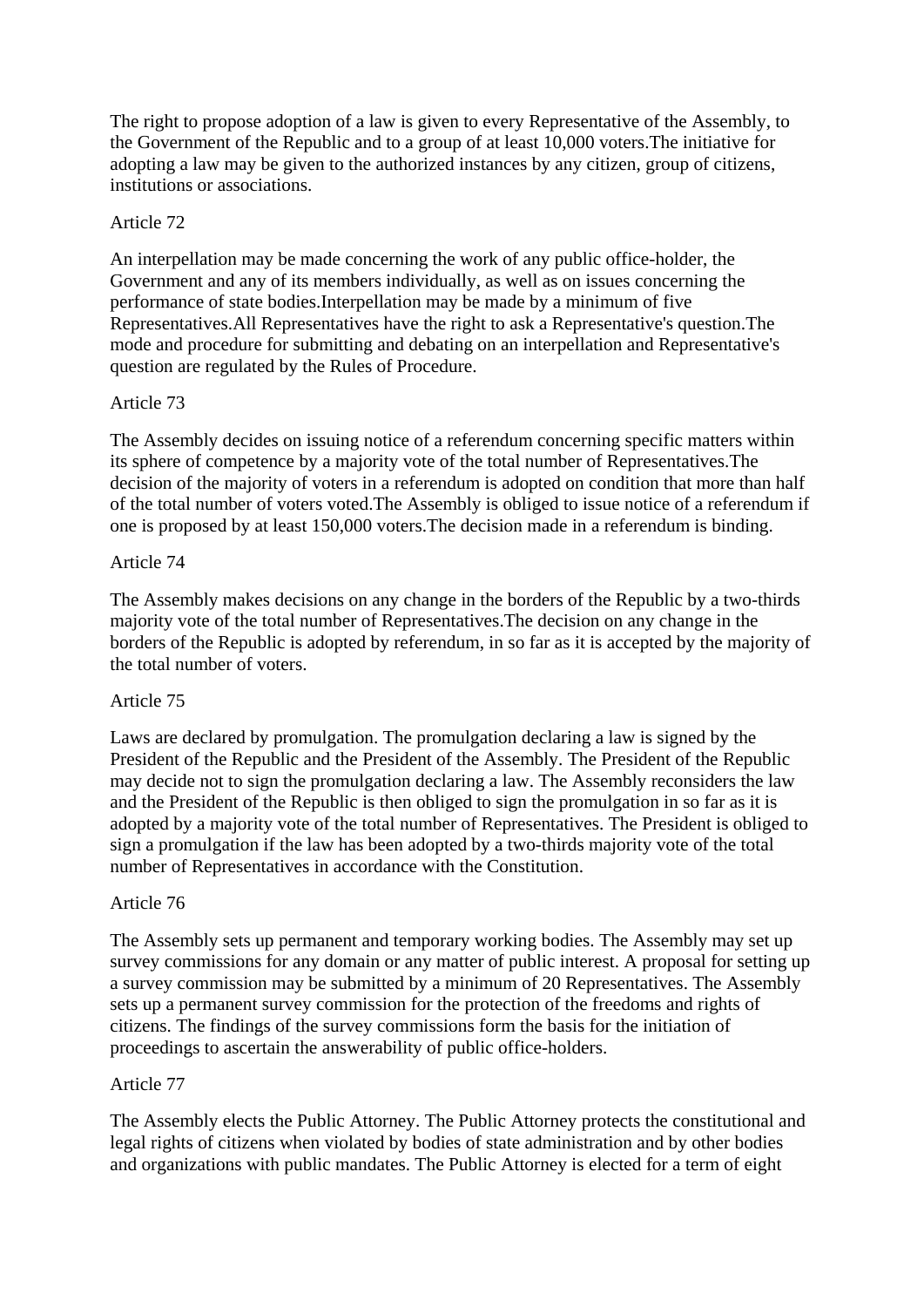years, with the right to one reelection. The conditions for election and dismissal, the sphere of competence and the mode of work of the Public Attorney are regulated by law.

## Article 78

The Assembly establishes a Council for Inter-Ethnic Relations. The Council consists of the President of the Assembly and two members each from the ranks of the Macedonians, Albanians, Turks, Vlachs and Romanies, as well as two members from the ranks of other nationalities in Macedonia. The President of the Assembly is President of the Council. The Assembly elects the members of the Council. The Council considers issues of inter-ethnic relations in the Republic and makes appraisals and proposals for their solution. The Assembly is obliged to take into consideration the appraisals and proposals of the Council and to make decisions regarding them.

## **2. The President of the Republic of Macedonia**

## Article 79

The President of the Republic Macedonia represents the Republic. The president of the Republic is Commander-in-Chief of the Armed Forces of Macedonia. The President of the Republic exercises his/her rights and duties on the basis and within the framework of the Constitution and laws.

### Article 80

The President of the Republic is elected in general and direct elections, by secret ballot, for a term of five years. A person may be elected President of the Republic two times at most. The President of the Republic shall be a citizen of the Republic of Macedonia. A person may be elected President of the Republic if over the age of at least 40 on the day of election. A person may not be elected President of the Republic if, on the day of election, he/she has not been a resident of the Republic of Macedonia for at least ten years within the last fifteen years.

### Article 81

A candidate for President of the Republic can be nominated by a minimum of 10,000 voters or at least 30 Representatives. A candidate for President of the Republic is elected if voted by a majority of the total number of voters. If in the first round of voting no candidate wins the majority required, voting in the second round is restricted to the two candidates who have won most votes in the first round. The second round takes place within 14 days of the termination of voting in the first round. A candidate is elected President if he/she wins a majority of the votes of those who voted, provided more than half of the registered voters voted. If in the second round of voting no candidate wins the required majority of votes, the whole electoral procedure is repeated. If only one candidate is nominated for the post od President of the Republic and he/she does not obtain the required majority of votes in the first round, the whole electoral procedure is repeated.

The election of the President of the Republic takes place within the last 60 days of the term of the previous President. Should the term of office of the President of the Republic be terminated for any reason, the election of a new President takes place within 40 days from the day of termination.

Before taking up office, the President of the Republic makes a solemn declaration before the Assembly of his/her commitment to respect the Constitution and the laws.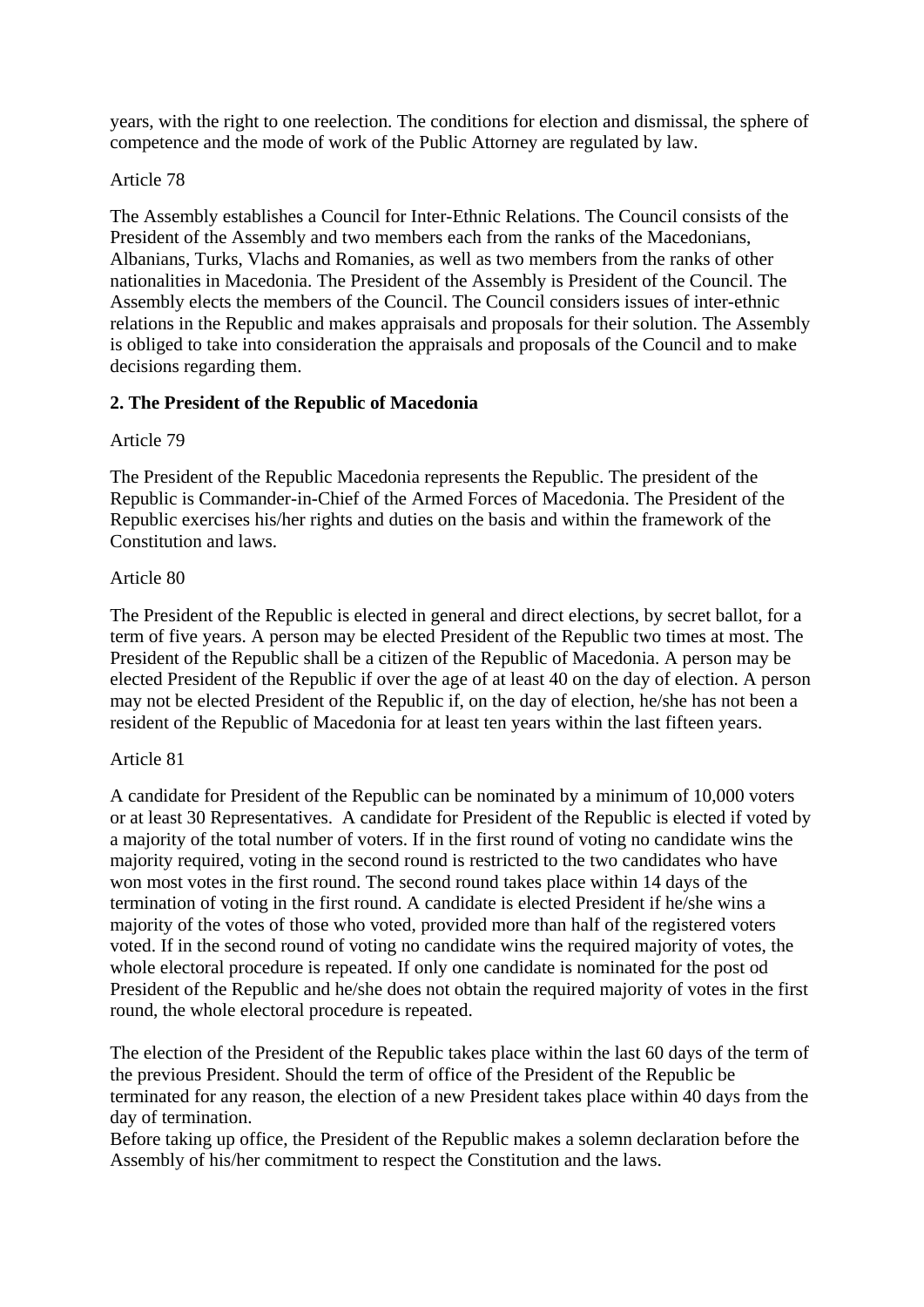## Article 82

In case of death, resignation, permanent inability to perform his/her duties, or in case of termination of the mandate in accordance with the provisions of the Constitution, the office of the President of the Republic is carried out by the President of the Assembly until the election of the new President. Decisions on the applicability of the conditions, for the cessation of office of the President of the Republic are the official duty of the Constitutional Court. Should the President of the Republic be temporarily unable to perform his/her duties, the President of the Assembly deputizes for him/her.While the President of the Assembly is performing the office of President of the Republic, he/she takes part in the work of the Assembly without the right to vote.

## Article 83

The duty of the President of the Republic is incompatible with the performance of any other public office, profession or appointment in a political party. The President of the Republic is granted immunity. The Constitutional Court decides by a two-thirds majority vote of the total number of judges on any case for withholding immunity and approving of detention for the President of the Republic.

### Article 84

The President of the Republic of Macedonia

- nominates a mandator to constitute the Government of the Republic of Macedonia;

- appoints and dismisses by decree ambassadors and other diplomatic representatives of the Republic of Macedonia abroad;

- accepts the credentials and letters of recall of foreign diplomatic representatives;
- proposes two judges to sit on the Constitutional Court of the Republic of Macedonia;
- proposes two members of the Republican Judicial Council;

- appoints three members to the Security Council of the Republic of Macedonia;- proposes the members of the Council for Inter-Ethnic Relations;

- appoints and dismisses other holders of state and public office determined by the Constitution and the law;

- grants decorations and honours in accordance with the law;
- grants pardons in accordance with the law; and
- performs other duties determined by the Constitution.

## Article 85

The President of the Republic addresses the Assembly on issues within his/her sphere of competence at least once a year.

The Assembly may request the President of the Republic to state an opinion on issues within his/her sphere of competence.

### Article 86

The President of the Republic is President of the Security Council of the Republic of Macedonia. The Security Council of the Republic is composed of the President of the Republic, the President of the Assembly, the Prime Minister, the Ministers heading the bodies of state administration in the fields of security, defence and foreign affairs and three members appointed by the President of the Republic. The Council considers issues relating to the security and defence of the Republic and makes policy proposals to the Assembly and the Government.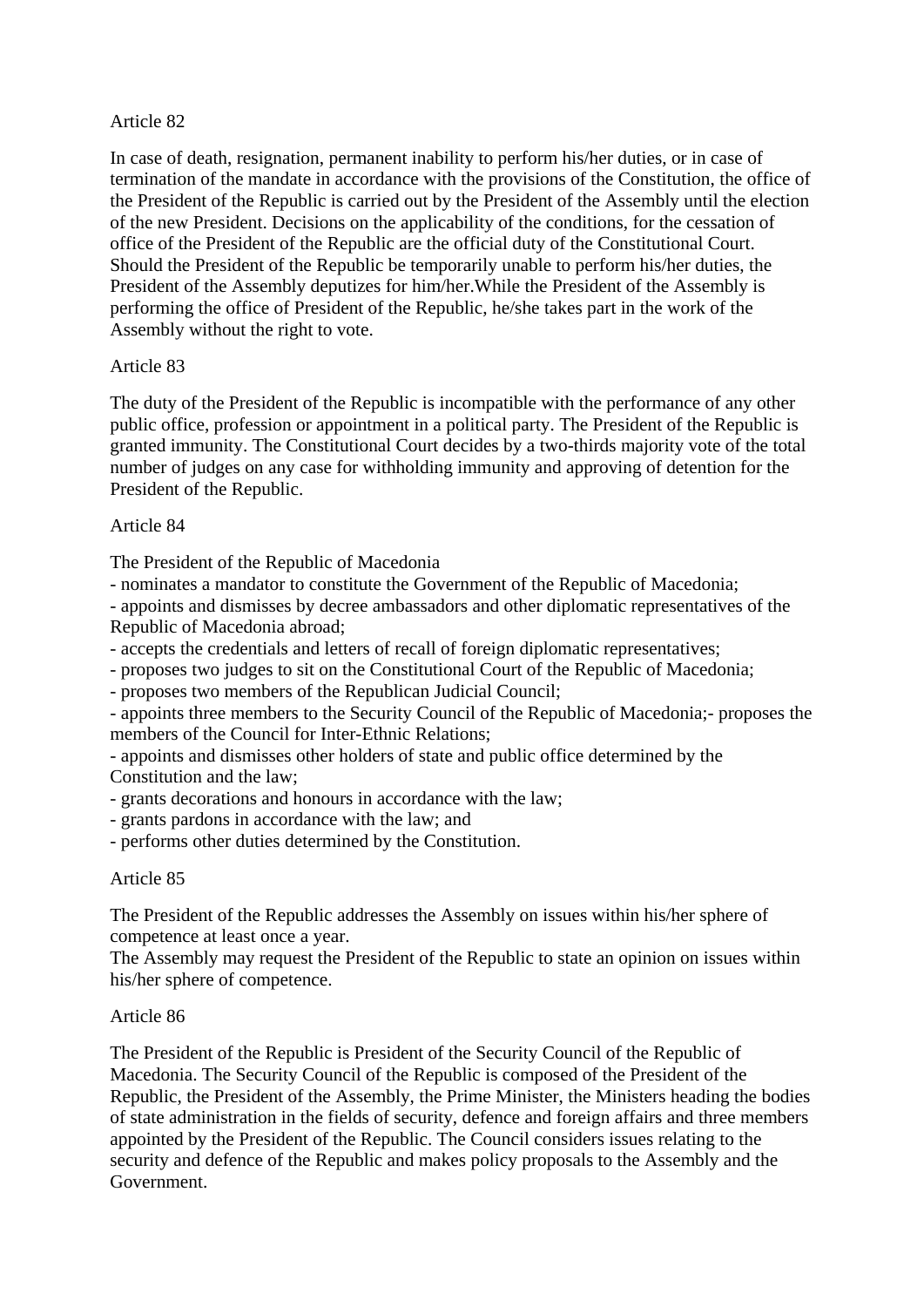## Article 87

The President is held accountable for any violation of the Constitution in exercising his/her rights and duties. The procedure for determining the President of the Republic's answerability is initiated by the Assembly with a two-thirds majority vote of all Representatives. It is the Constitutional Court that decides on the answerability of the President by a two-thirds majority vote of all judges. If the Constitutional Court considers the president answerable for a violation, his/her mandate is terminated by the force of the Constitution.

## **3. The Government of the Republic of Macedonia**

## Article 88

Executive power is vested in the Government of the Republic of Macedonia. The Government exercises its rights and competence on the basis and within the framework of the Constitution and law.

## Article 89

The Government is composed of a prime Minister and Ministers. The Prime Minister and the Ministers cannot be Representatives in the Assembly. The Prime Minister, and Ministers are granted immunity. The Government decides on their immunity. The Prime Minister, Deputy Prime Ministers and Ministers cannot be called up for duties in the Armed Forces. The office of Prime Minister or Minister is incompatible with any other public office or profession. The organization and mode of working of the Government are regulated by law.

## Article 90

The President of the Republic of Macedonia is obliged, within 10 days of the constitution of the Assembly, to entrust the mandate for constituting the Government to a candidate from the party or parties which has/have a majority in the Assembly. Within 20 days from the day of being entrusted with the mandate, the mandator submits a programme to the Assembly and proposes the composition of the Government. The Government is elected by the Assembly on the proposal of the mandator and on the basis of the programme by a majority vote of the total number of Representatives.

## Article 91

The Government of the Republic of Macedonia

- determines the policy of carrying out the laws and other regulations of the Assembly and is responsible for their execution;

- proposes laws, the budget of the Republic and other regulations adopted by the Assembly;
- proposes a spatial plan of the Republic;
- proposes decisions concerning the reserves of the Republic and sees to their execution;
- adopts bylaws and other acts for the execution of laws;
- lays down principles on the internal organization and work of the Ministries and other administrative bodies, directing and supervising their work;

- provides appraisals of drafts of laws and other acts submitted to the Assembly by other authorized bodies;

- decides on the recognition of states and governments;
- establishes diplomatic and consular relations with other states;
- makes decisions on opening diplomatic and consular offices abroad;
- proposes the appointment of ambassadors and Representatives of the Republic of Macedonia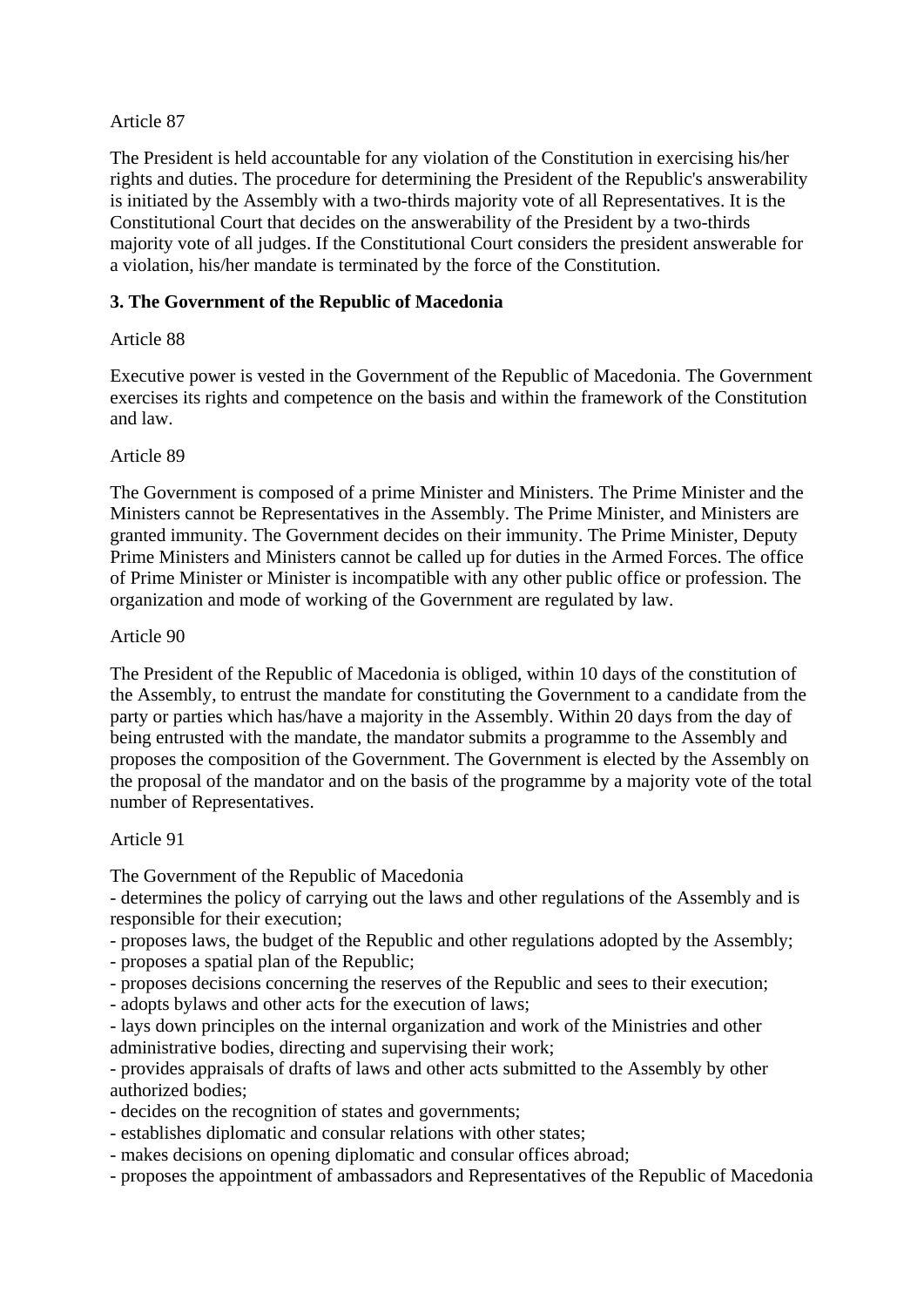abroad and appoints chiefs of consular offices;

- proposes the Public Prosecutor;

- appoints and dismisses holders of public and other office determined by the Constitution and laws; and

- performs other duties determined by the Constitution and law.

## Article 92

The Government and each of its members are accountable to the Assembly. The Assembly may take a vote of no-confidence in the Government. A vote of no-confidence in the Government may be initiated by a minimum od 20 Representatives. The vote of noconfidence in the Government is taken after three days have elapsed from the day of its proposal. Another vote of no-confidence in the Government may not be proposed before 90 days have elapsed since the last such vote, unless proposed by a majority of all Representatives. A vote of no-confidence in the Government is adopted by a majority vote of all the Representatives. If a vote of no-confidence in the Government is passed, the Government is obliged to submit its resignation.

## Article 93

The Government itself has the right to raise the question of confidence before the Assembly. The Government has the right go submit its resignation. The resignation of the Prime Minister, his/her death or permanent inability to perform his/her duties entail the resignation of the Government. The Government ceases its term of office when the Assembly is dissolved. When a vote of no-confidence in the Government has been passed, it has submitted its resignation, or its term of office has ceased owing to the dissolution of the Assembly, the same Government remains on duty until the election of a new Government.

## Article 94

A member of the Government has the right to submit his/her resignation. The Prime Minister may propose the dismissal of a member of the Government. The Assembly decides on the proposal for the dismissal of a member of the Government at its first meeting following the proposal. If the Prime Minister dismisses more than one-third of the initial composition of the Government, the Assembly follows the same procedure as for the election of a new Government.

## Article 95

The state administration consists of Ministries and other administrative bodies and organizations determined by law. Political organization and activities within bodies of state administration are prohibited. The organization and work of the bodies of state administration are regulated by a law to be adopted by a two-thirds majority vote of all Representatives.

## Article 96

The bodies of state administration perform the duties within their sphere of competence autonomously and on the basis and within the framework of the Constitution and laws, being accountable for their work to the Government.

### Article 97

The bodies of state administration in the fields of defence and the police are to be headed by civilians who have been civilians for at least three years before their election to these offices.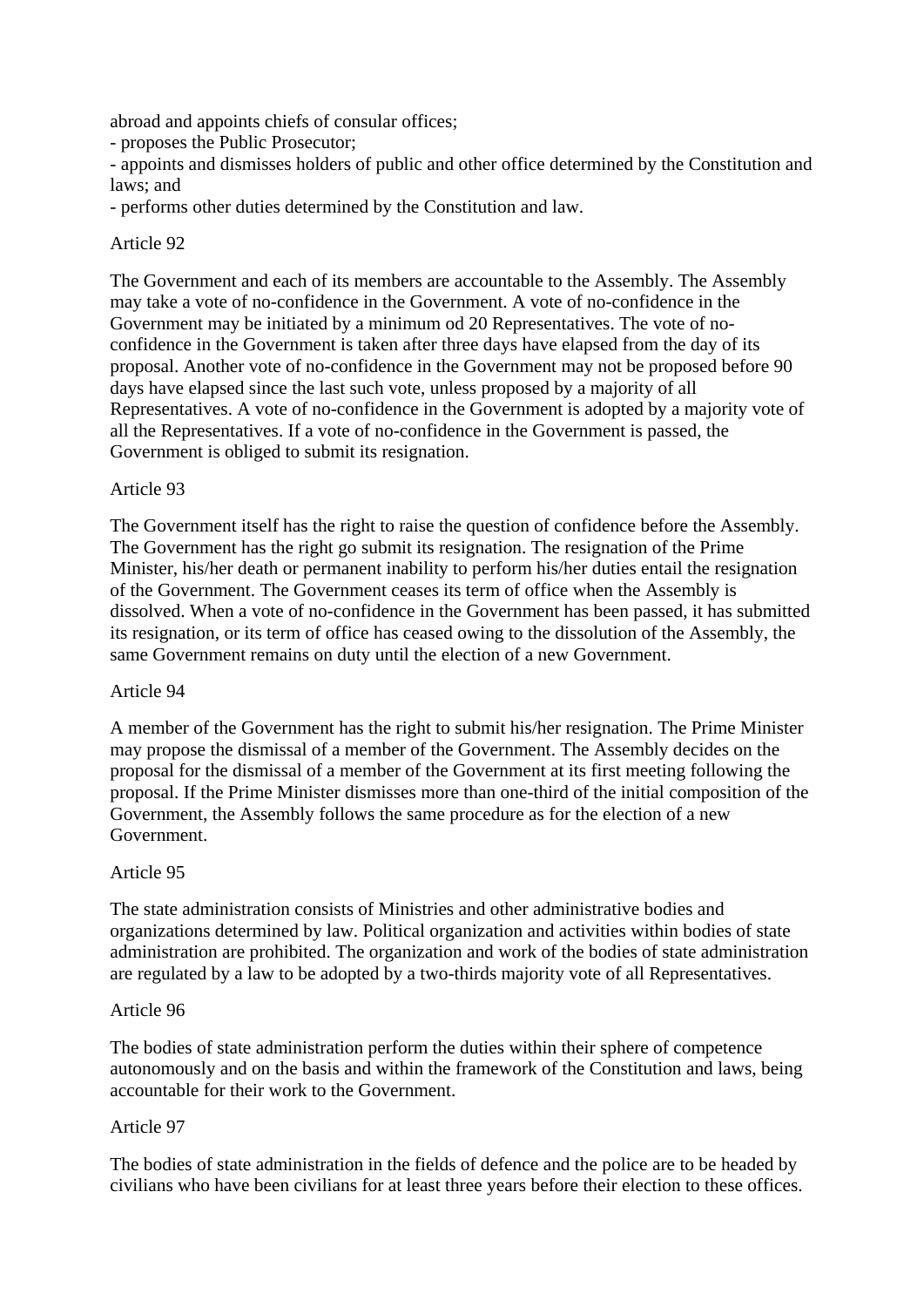## **4. The Judiciary**

## Article 98

Judiciary power is exercised by courts. Courts are autonomous and independent. Courts judge on the basis of the Constitution and laws and international agreements ratified in accordance with the Constitution. There is one form of organization for the judiciary. Emergency courts are prohibited. The types of courts, their spheres of competence, their establishment, abrogation, organization and composition, as well as the procedure they follow are regulated by a law adopted by a majority vote of two-thirds of the total number of Representatives.

## Article 99

A judge is elected without restriction of his/her term of office. A judge cannot be transferred against his/her will.

A judge is discharged

- if he/she so requests;

- if he/she permanently loses the capability of carrying out a judge,s office, which is determined by the Republican Judicial Council;

- if he/she fulfills the conditions for retirement;

- if he/she is sentenced for a criminal offence to a prison term of a minimum of six months;

- owing to a serious disciplinary offence defined in law, making him/her unsuitable to perform a judge,s office as decided by the Republican Judicial Council; and

- owing to unprofessional and unethical performance of a judge,s office, as decided by the Republican Judicial Council in a procedure regulated by law.

### Article 100

Judges are granted immunity. The Assembly decides on the immunity of judges. The performance of a judge,s office in incompatible with other public office, profession or membership in a political party. Political organization and activity in the judiciary is prohibited.

## Article 101

The Supreme Court of the Republic of Macedonia is the highest court in the Republic, providing uniformity in the implementation of the laws by the courts.

### Article 102

Court hearings and the passing of verdicts are public. The public can be excluded in cases determined by law.

### Article 103

The court tries cases in council. The law determines cases in which a judge can sit alone. Jury judges take part in a trial in cases determined by law. Jury judges cannot be held answerable for their opinions and decisions concerning their verdict.

### Article 104

The Republican Judicial Council is composed of seven members. The Assembly elects the members of the Council. The members of the Council are elected from the ranks of outstanding members of the legal profession for a term of six wears with the right to one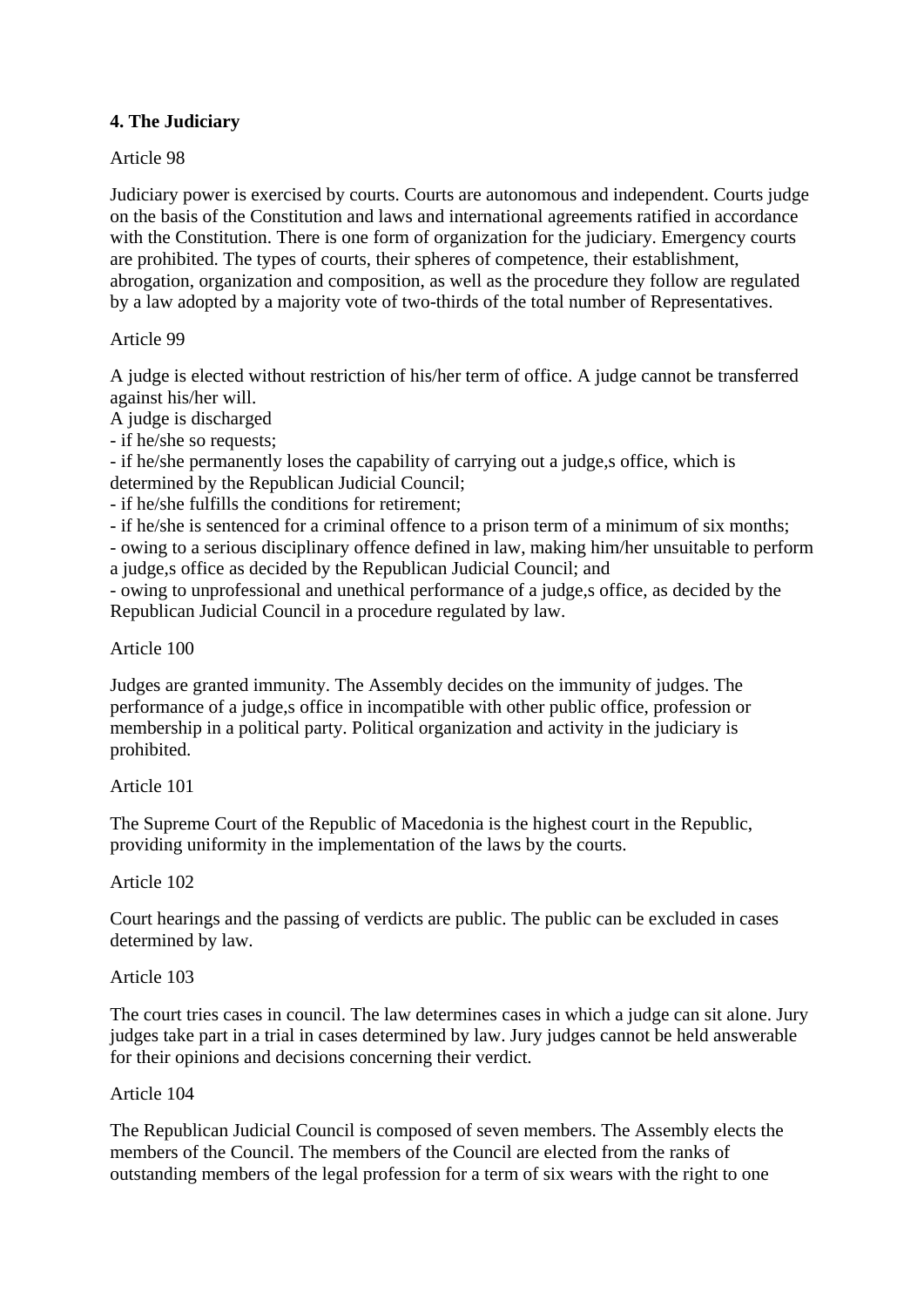reelection. Members of the Republican Judicial Council are granted immunity. The Assembly decides on their immunity. The office of a member of the Republican Judicial Council is incompatible with the performance of other public offices, professions or membership in political parties.

Article 105

The Republican Judicial Council

- proposes to the Assembly the election and discharge of judges and determines proposals for the discharge of a judge,s office in cases laid down in the Constitution;

- decides on the disciplinary answerability of judges;

- assesses the competence and ethics of judges in the performance of their office; and

- proposes two judges to sit on the Constitutional Court of the Republic of Macedonia.

# **5. The Public Prosecutor,s Office**

Article 106

The Public Prosecutor's Office is a single and autonomous state body carrying out legal measures against persons who have committed criminal and other offences determined by law, it also performs other duties determined by law. The Public Prosecutor's Office carries out its duties on the basis of and within the framework of the Constitution and law. The Public Prosecutor is appointed by the Assembly for a term of six years and is discharged by the Assembly.

Article 107

The Public Prosecutor is granted immunity. The Assembly decides on his/her immunity. The office of the Public Prosecutor is incompatible with the performance of any other public office, profession or membership in a political party.

# IV. THE CONSTITUTIONAL COURT OF THE REPUBLIC OF MACEDONIA

# Article 108

The Constitutional Court of the Republic of Macedonia is a body of the Republic protecting constitutionality and legality.

# Article 109

The Constitutional Court of the Republic of Macedonia is composed of nine judges. The Assembly elects the judges to the Constitutional Court by a majority vote of the total number of Representatives. The term of office of the judges is nine years without the right to reelection. The Constitutional Court elects a President from its own ranks for a term of three years without the right to reelection. Judges of the Constitutional Court are elected from the ranks of outstanding members of the legal profession.

# Article 110

The Constitutional Court of the Republic of Macedonia

- decides on the conformity of laws with the Constitution;

- decides on the conformity of collective agreements and other regulations with the Constitution and laws;

- protects the freedoms and rights of the individual and citizen relating to the freedom of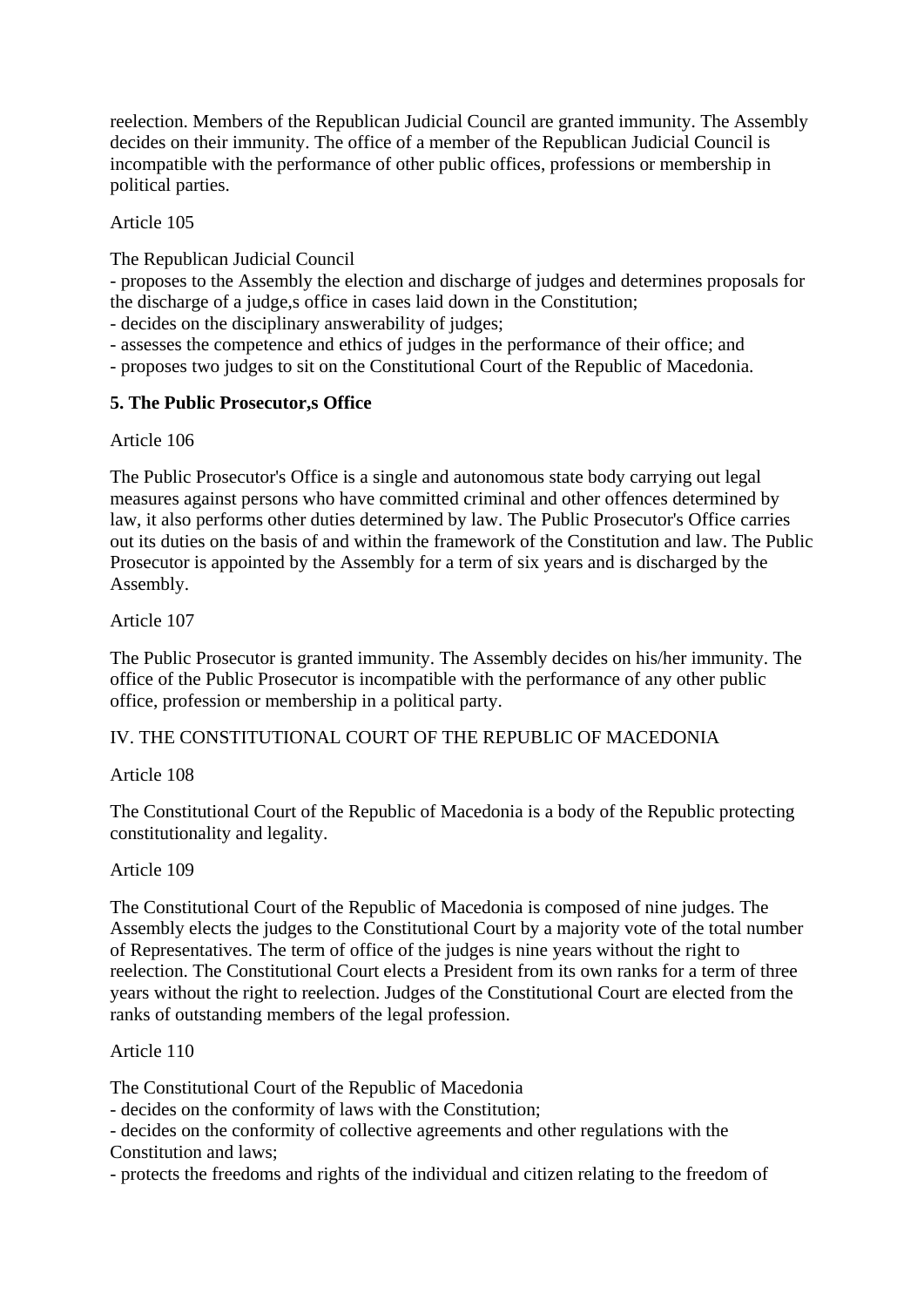conviction, conscience, thought and public expression of thought, political association and activity as well as to the prohibition of discrimination among citizens on the ground of sex, race, religion or national, social or political affiliation;

- decides on conflicts of competency among holders of legislative, executive and judicial offices;

- decides on conflicts of competency among Republic bodies and units of local selfgovernment;

- decides on the answerability of the President of the Republic;

- decides on the constitutionality of the programmes and statutes of political parties and associations of citizens; and

- decides on other issues determined by the Constitution.

### Article 111

The office of judge of the Constitutional Court is incompatible with the performance of other public office, profession or membership in a political party. Judges of the Constitutional Court are granted immunity. The Constitutional Court decides on their immunity. Judges of the Constitutional Court cannot be called up for duties in the Armed Forces. The office of a judge of the Constitutional Court ceases when the incumbent resigns. A judge of the Constitutional Court shall be discharged from office if sentenced for a criminal offence to unconditional imprisonment of a minimum of six months, or if he/she permanently loses the capability of performing his/her office, as determined by the Constitutional Court.

### Article 112

The Constitutional Court shall repeal or invalidate a law if it determines that the law does not conform to the Constitution. The Constitutional Court shall repeal or invalidate a collective agreement, other regulation or enactment, statute or programme of a political party or association, if it determines that the same does not conform to the Constitution or law. The decisions of the Constitutional Court are final and executive.

### Article 113

The mode of work and the procedure of the Constitutional Court are regulated by an enactment of the Court.

### V. LOCAL SELF-GOVERNMENT

Article 114

The right of citizens to local self-government is guaranteed. Municipalities are units of local self-government. Within municipalities forms of neighbourhood self-government may be established. Municipalities are financed from their own sources of income determined by law as well as by funds from the Republic. Local self-government is regulated by a law adopted by a two-thirds majority vote of the total number of Representatives.

## Article 115

In units of local self-government, citizens directly and through representatives participate in decision-making on issues of local relevance particularly in the fields of urban planning, communal activities, culture, sport, social security and child care, preschool education, primary education, basic health care and other fields determined by law. The municipality is autonomous in the execution of its constitutionally and legally determined spheres of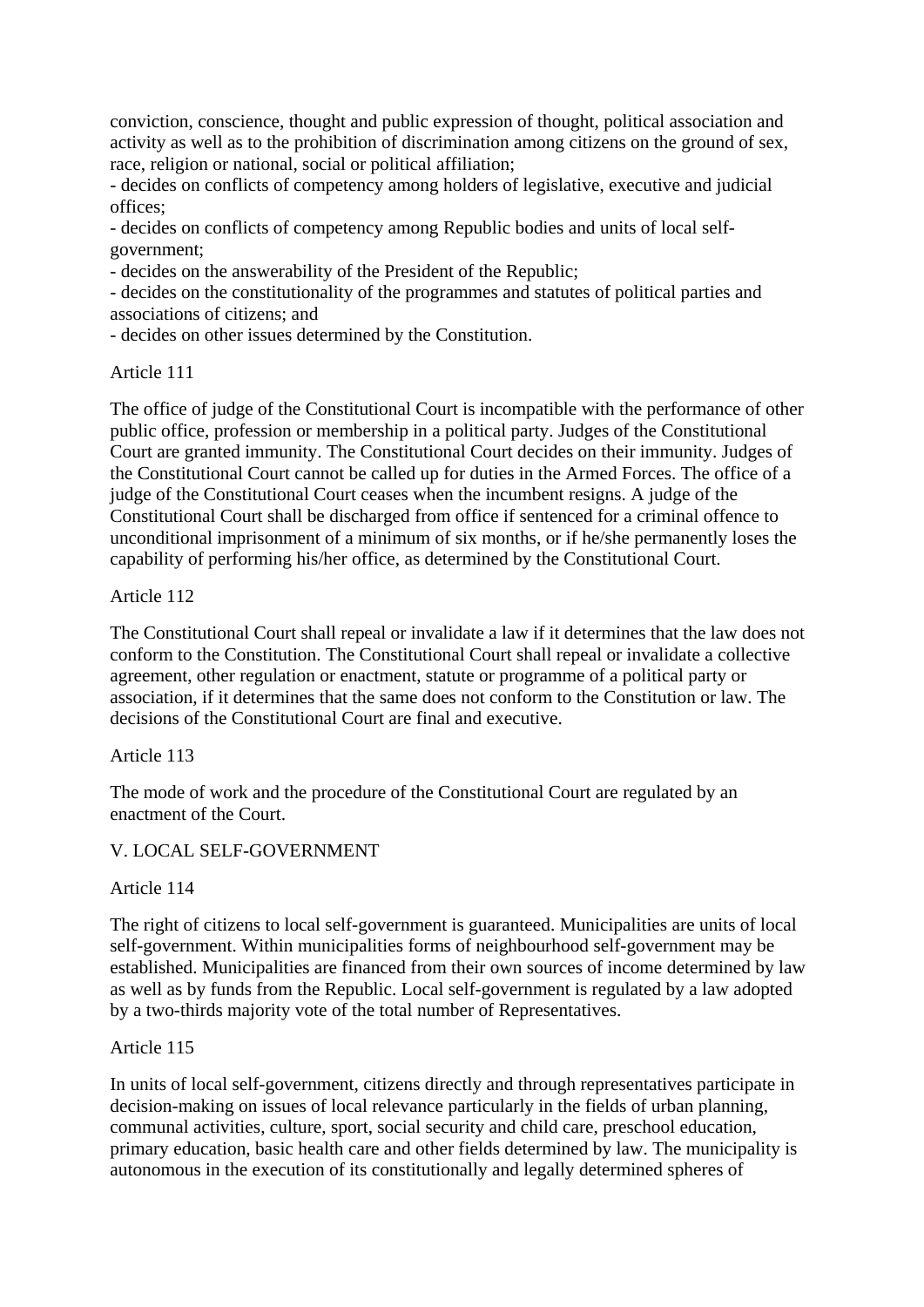competence; supervision of the legality of its work is carried out by the Republic. The carrying out of specified matters can by law be entrusted to the municipality by the Republic.

## Article 116

The territorial division of the Republic and the area administered by each municipality are defined by law.

### Article 117

The City of Skopje is a particular unit of local self-government the organization of which is regulated by law. In the City of Skopje, citizens directly and through representatives participate in decision-making on issues of relevance for the City of Skopje particularly in the filed of urban planning, communal activities, culture, sport, social security and child care, preschool education, primary education, basic health care and other fields determined by law. The City of Skopje is financed from its own sources of income determined by law, as well as by funds from the Republic. The City is autonomous in the execution of its constitutionally and legally determined spheres of competence; supervision of the legality of its work is carried out by the Republic. By law, the Republic can entrust the carrying out of specified matters to the City.

### VI. INTERNATIONAL RELATIONS

Article 118

The international agreements ratified in accordance with the Constitution are part of the internal legal order and cannot be changed by law.

### Article 119

International agreements are concluded in the name of the Republic of Macedonia by the President of the Republic of Macedonia. International agreements may also be concluded by the Government of the Republic of Macedonia, when it is so determined by law.

### Article 120

A proposal for association in a union or community with other states or for dissociation from a union or community with other states may be submitted by the President of the Republic, the Government or by at least 40 Representatives.

The proposal for association in or dissociation from a union or community with other states is accepted by the Assembly by a two-thirds majority vote of the total number of Representatives. The decision of association in or dissociation from a union or community is adopted if it is upheld in a referendum by the majority of the total number of voters in the Republic.

### Article 121

A decision of association or dissociation concerning membership in international organizations is adopted by the Assembly by a majority vote of the total number of Representatives of the Assembly and proposed by the President of the Republic, the Government or at least 40 Representatives of the Assembly.

## **VII.THE DEFENCE OF THE REPUBLIC AND STATES OF WAR AND EMERGENCY**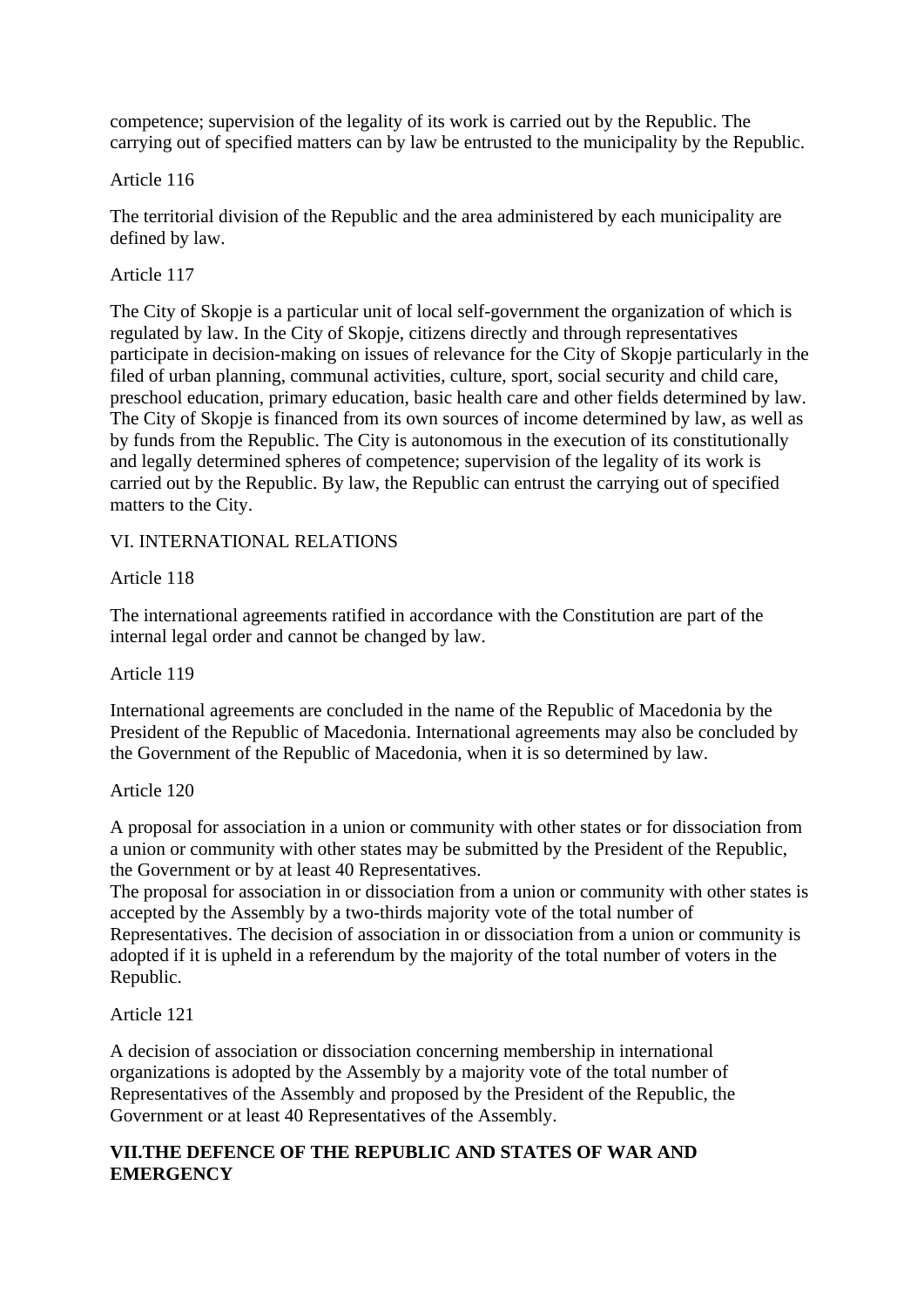## Article 122

The Armed Forces of the Republic od Macedonia protect the territorial integrity and independence of the Republic. The defence of the Republic is regulated by a law adopted by a two-thirds majority vote of the total number of Representatives.

## Article 123

No person is authorized to recognize occupation of the Republic of Macedonia or of part thereof.

### Article 124

A state of war exists when direct danger of military attack on the Republic is impending, or when the Republic is attacked, or war is declared on it. A state of war is declared by the Assembly by a two-thirds majority vote of the total number of Representatives of the Assembly, on the proposal of the President of the Republic, the Government or at least 30 Representatives. If the Assembly cannot meet, the decision on the declaration of a state of war is made by the President of the Republic who submits it to the Assembly for confirmation as soon as it can meet.

### Article 125

A state of emergency exists when major natural disasters or epidemics take place. A state of emergency on the territory of the Republic of Macedonia or on part thereof is determined by the Assembly on a proposal by the President of the Republic, the Government or by at least 30 Representatives. The decision to establish the existence of a state of emergency is made by a two-thirds majority vote of the total number of Representatives and can remain in force for a maximum of 30 days. If the Assembly cannot meet, the decision to establish the existence of a state of emergency is made by the President of the Republic, who submits it to the Assembly for confirmation as soon as it can meet.

### Article 126

During a state of war or emergency, the Government, in accordance with the Constitution and law, issues decrees with the force of law. The authorization of the Government to issue decrees with the force of law lasts until the termination of the state of war or emergency, on which the Assembly decides.

### Article 127

During the state of war, if the Assembly cannot meet, the President of the Republic may appoint and discharge the Government, as well as appoint or dismiss officials whose election is within the sphere of competence of the Assembly.

### Article 128

The mandate of the judges of the Constitutional Court of Macedonia, as well as members of the Republican Judicial Council is extended for the duration of the state of war or emergency.

## VIII. CHANGES IN THE CONSTITUTION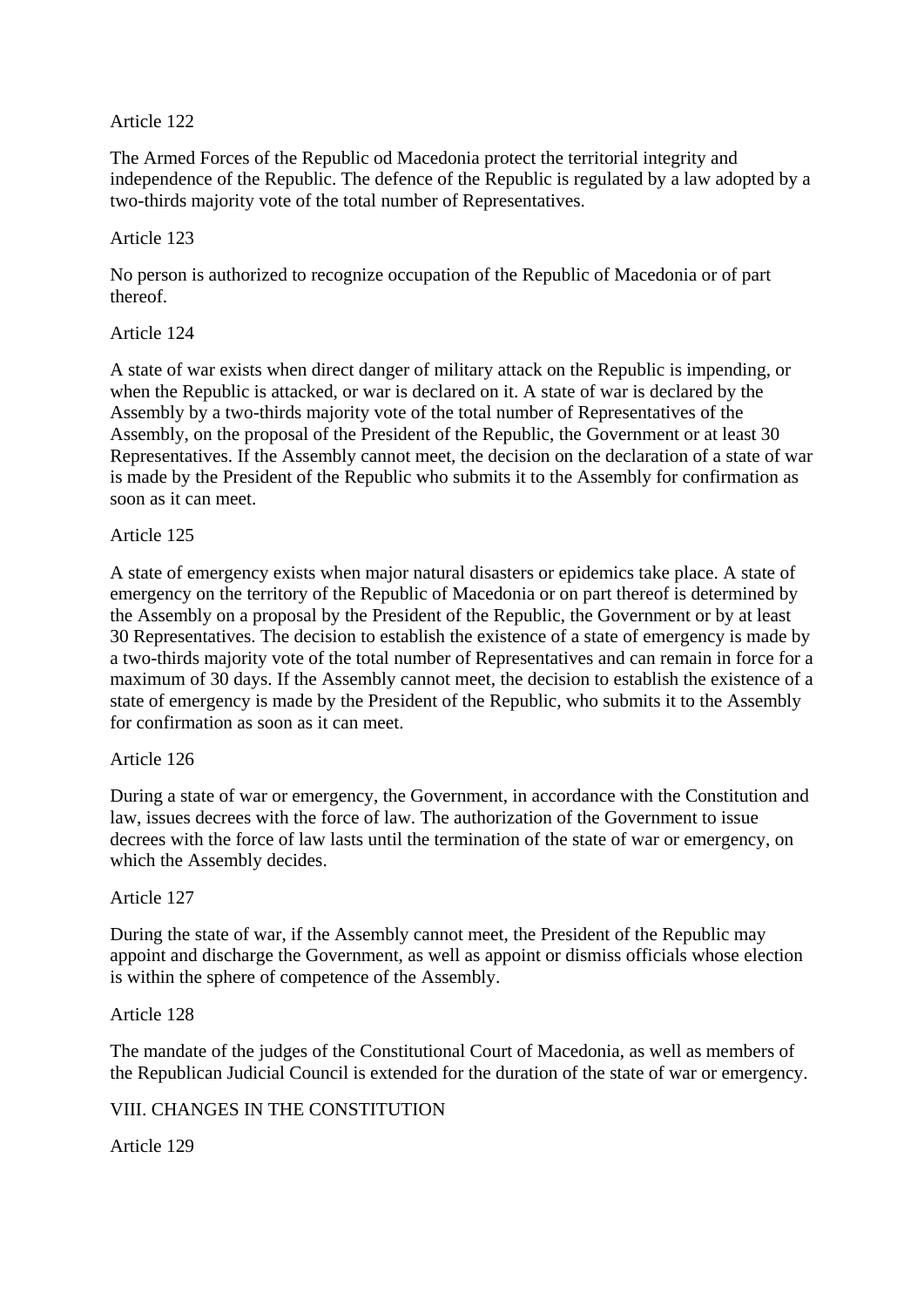The Constitution of the Republic of Macedonia can be changed or supplemented by constitutional amendments.

Article 130

A proposal to initiate a change in the Constitution in the Republic of Macedonia may be made by the President of the Republic, by the Government, by at least 30 Representatives, or by 150,000 citizens.

Article 131

The decision to initiate a change in the Constitution is made by the Assembly by a two-thirds majority vote of the total number of Representatives. The draft amendment to the Constitution is confirmed by the Assembly by a majority vote of the total number of Representatives and then submitted to public debate. The decision to change the Constitution is made by the Assembly by a two-thirds majority vote of the total number of Representatives. The change in the Constitution is declared by the Assembly.

# **IX. TRANSITIONAL AND FINAL CLAUSES**

Article 132

Time of residence in other republics in the Socialist Federative Republic of Yugoslavia is also included in the time span specified in Article 80, Paragraph 5.

Article 133

A Constitution Act shall be adopted for the implementation of the Constitution. The Constitution Act is adopted by a two-thirds majority vote of the total number of Representatives. The Constitution Act is declared by the Assembly and comes into force simultaneously with the declaration of the Constitution.

Article 134

This Constitution comes into force on the day it is declared in the Assembly of the Republic of Macedonia.

## **X.AMENDMENTS TO THE CONSTITUTION OF THE REPUBLIC OF MACEDONIA**

## **AMENDMENT I**

1. The Republic of Macedonia has no territorial pretensions towards any neighboring state.

2. The borders of the Republic of Macedonia can only be changed in accordance with the Constitution and on the principle of free will, as well as in accordance with generally accepted international norms.

3. Clause 1. of this Amendment is an Addendum to Article 3 of the Constitution of the Republic of Macedonia. Clause 2. replaces Paragraph 3 of the same Article.

## **AMENDMENT II**

1. In the exercise of this concern the Republic will not interfere in the sovereign rights of other states or in their internal affairs.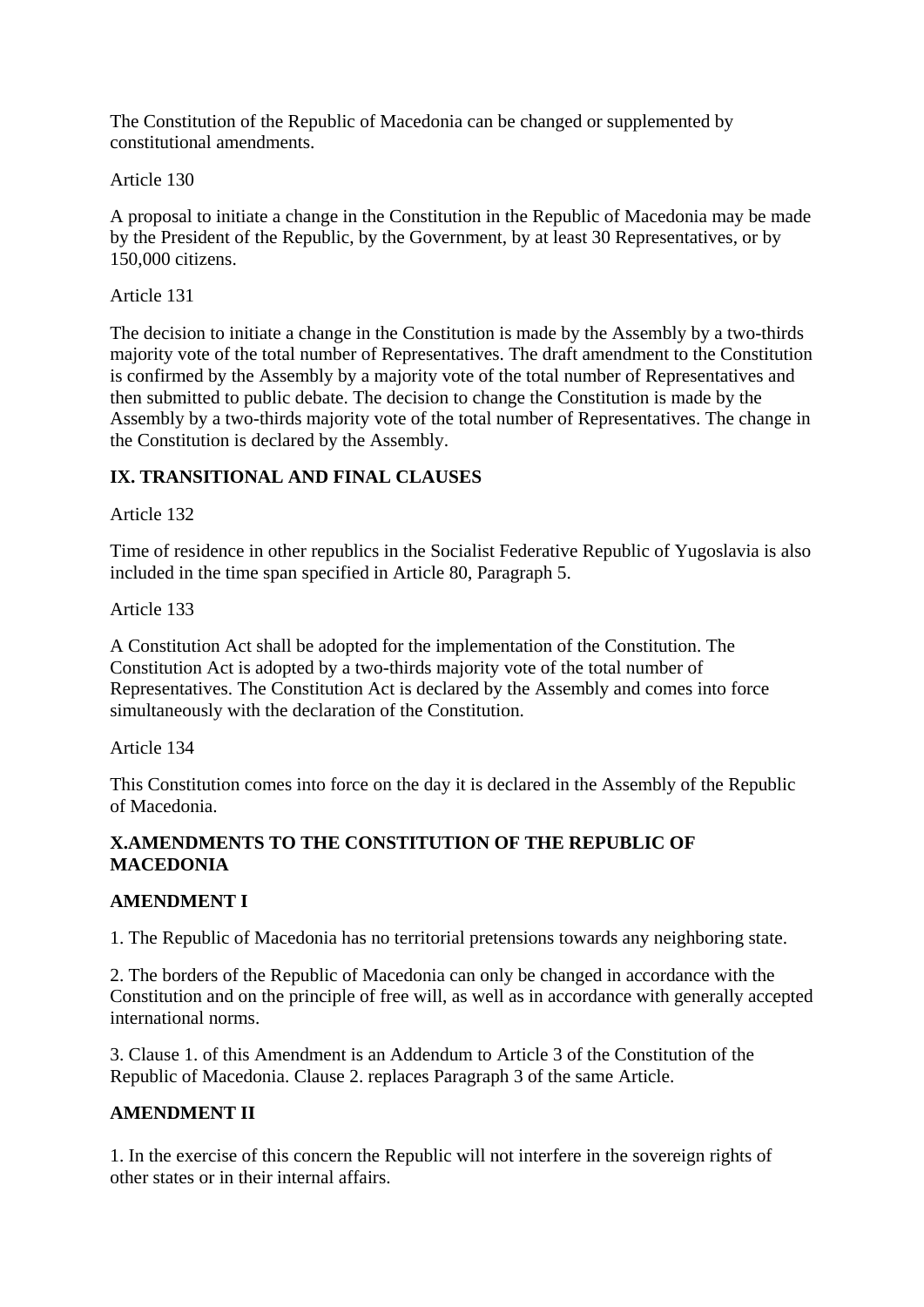2. This Amendment is an Addendum to Paragraph 1 of Article 49 of the Constitution of the Republic of Macedonia.

These Amendments are an integral part of the Constitution of the Republic of Macedonia and came into force on the day they were promulgated, on January 6th, 1992.

## **AMENDMENT III**

1. Detention until the indictment may last, by a court decision, for a maximum period of 180 days from the day of detention.

After the indictment, detention may be prolonged or determined by a competent court in case and in procedure prescribed by law.

2. This amendment replaces Paragraph 5 of Article 12 of the Constitution.

## **AMENDMENT IV**

1. The citizens of the Republic of Macedonia, the Macedonian people, as well as citizens living within its borders who are part of the Albanian people, the Turkish people, the Vlach people, the Serbian people, the Romany people, the Bosniak people and others taking responsibility for the present and future of their fatherland, aware of and grateful to their predecessors for their sacrifice and dedication in their endeavours and struggle to create an independent and sovereign state of Macedonia, and responsible to future generations to preserve and develop everything that is valuable from the rich cultural inheritance and coexistence within Macedonia, equal in rights and obligations towards the common good - the Republic of Macedonia - in accordance with the tradition of the Krushevo Republic and the decisions of the Antifascist People's Liberation Assembly of Macedonia, and the Referendum of September 8, 1991, have decided to establish the Republic of Macedonia as an independent, sovereign state, with the intention of establishing and consolidating the rule of law, guaranteeing human rights and civil liberties, providing peace and coexistence, social justice, economic well-being and prosperity in the life of the individual and the community, and, in this regard, through their representatives in the Assembly of the Republic of Macedonia, elected in free and democratic elections, adopt . . . .

2. Item 1 of this amendment replaces the Preamble of the Constitution of the Republic of Macedonia.

## **AMENDMENT V**

1. The Macedonian language, written using its Cyrillic alphabet, is the official language throughout the Republic of Macedonia and in the international relations of the Republic of Macedonia.

Any other language spoken by at least 20 percent of the population is also an official language, written using its alphabet, as specified below. Any official personal documents of citizens speaking an official language other than Macedonian shall also be issued in that language, in addition to the Macedonian language, in accordance with the law. Any person living in a unit of local self-government in which at least 20 percent of the population speaks an official language other than Macedonian may use that official language to communicate with the regional office of the central government with responsibility for that municipality; such an office shall reply in that language in addition to Macedonian. Any person may use any official language to communicate with a main office of the central government, which shall reply in that language in addition to Macedonian.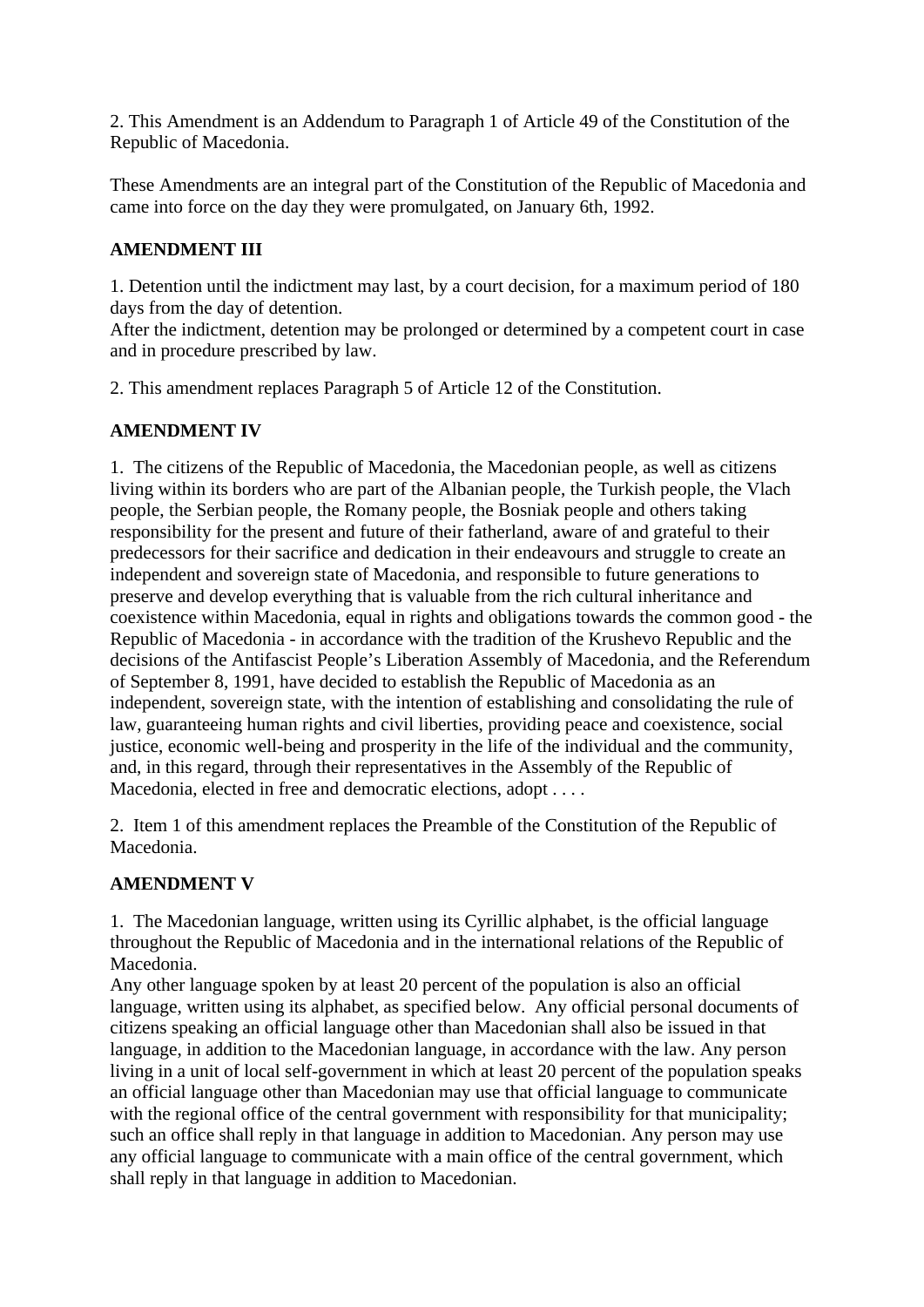In the organs of the Republic of Macedonia, any official language other than Macedonian may be used in accordance with the law. In the units of local self-government where at least 20 percent of the population speaks a particular language, that language and its alphabet shall be used as an official language in addition to the Macedonian language and the Cyrillic alphabet. With respect to languages spoken by less than 20 percent of the population of a unit of local self-government, the local authorities shall decide on their use in public bodies.

2. This amendment replaces Article 7 of the Constitution of the Republic of Macedonia.

## **AMENDMENT VI**

1. Equitable representation of persons belonging to all communities in public bodies at all levels and in other areas of public life;

2. Item 1 of this amendment is an addition to line 2 of Article 8 of the Constitution of the Republic of Macedonia.

## **AMENDMENT VII**

1. The Macedonian Orthodox Church, as well as the Islamic Religious Community in Macedonia, the Catholic Church, Evangelical Methodist Church, the Jewish Community and other Religious communities and groups are separate from the state and equal before the law.

2. The Macedonian Orthodox Church, as well as the Islamic Religious Community in Macedonia, the Catholic Church, Evangelical Methodist Church, the Jewish Community and other Religious communities and groups are free to establish schools and other social and charitable institutions, by way of a procedure regulated by law.

3. Item 1 of this amendment replaces paragraph 3 of Article 19 and Item 2 replaces paragraph 4 of Article 19 of the Constitution of the Republic of Macedonia.

# **AMENDMENT VIII**

education is carried out in another language, the Macedonian language is also studied. 1. Members of communities have a right freely to express, foster and develop their identity and community attributes, and to use their community symbols. The Republic guarantees the protection of the ethnic, cultural, linguistic and religious identity of all communities. Members of communities have the right to establish institutions for culture, art, science and education, as well as scholarly and other associations for the expression, fostering and development of their identity. Members of communities have the right to instruction in their language in primary and secondary education, as determined by law. In schools where

2. This amendment replaces Article 48 of the Constitution of the Republic of Macedonia.

# **AMENDMENT IX**

1. The Republic guarantees the protection, promotion and enhancement of the historical and artistic heritage of Macedonia and all communities in Macedonia and the treasures of which it is composed, regardless of their legal status.

2. Item 1 of this amendment replaces paragraph 2 Article 56 of the Constitution of the Republic of Macedonia.

# **AMENDMENT X**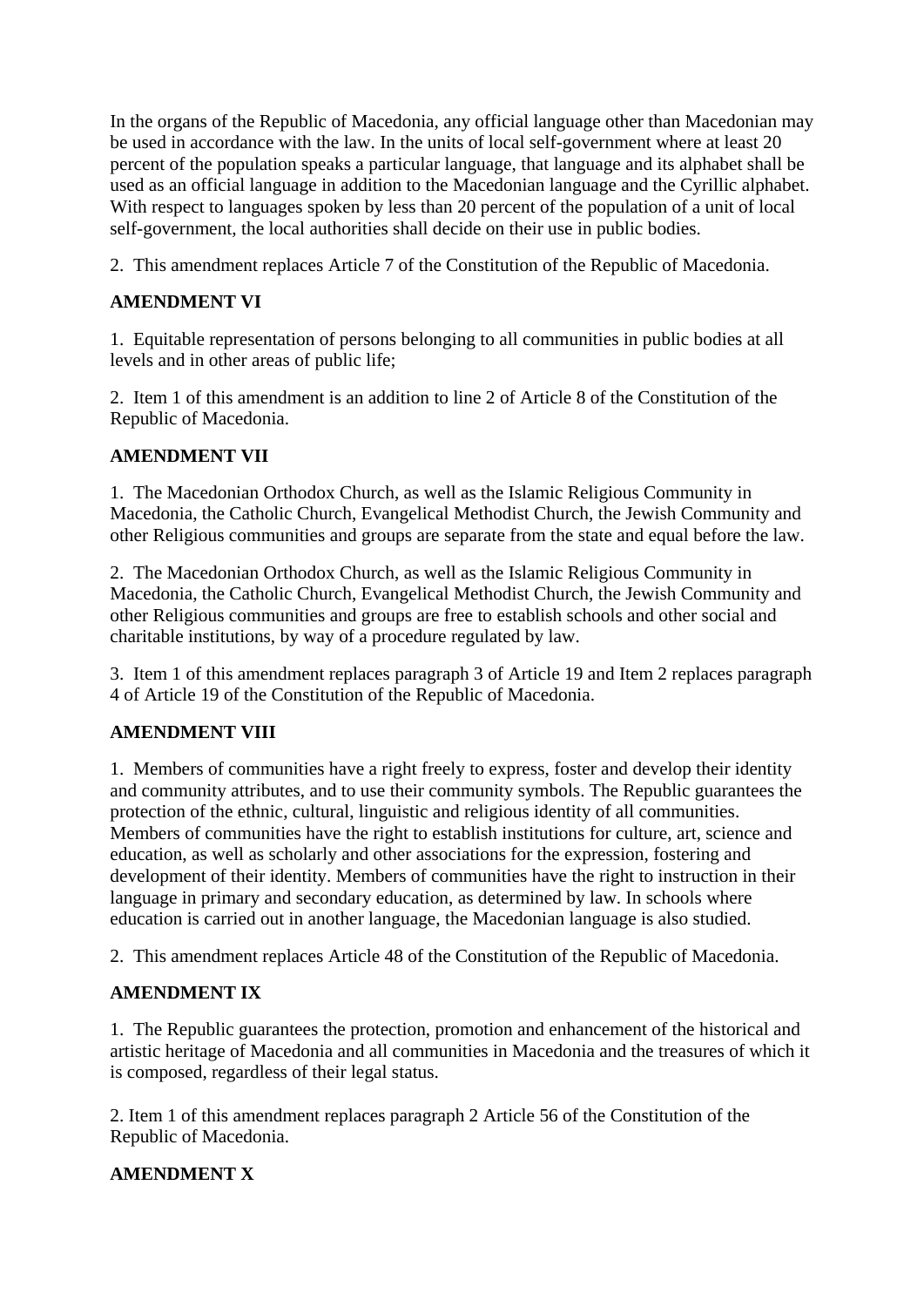1. The Assembly can take a decision if its meeting is attended by a majority of the total number of Representatives. The assembly makes decisions by a majority vote of the Representatives attending, but no less than one-third of the total number of Representatives, in so far as the Constitution does not provide for a qualified majority.

2. For laws that directly affect culture, use of language, education, personal documentation, and use of symbols, the Assembly makes decisions by a majority vote of the Representatives attending, within which there must be a majority of the votes of the Representatives attending who belong to communities not in the majority in the population of Macedonia. In the event of a dispute within the Assembly regarding the application of this provision, the Committee on Inter-Community Relations shall resolve the dispute.

3. This amendment replaces Article 69 of the Constitution of the Republic of Macedonia.

# **AMENDMENT XI**

1. The Assembly elects the Public Attorney by a majority vote of the total number of Representatives, within which there must be a majority of the votes of the total number of Representatives who belong to communities not in the majority in the population of Macedonia.

2. The Public Attorney protects the constitutional rights and legal rights of citizens when these are violated by bodies of state administration and by other bodies and organizations with public mandates. The Public Attorney shall give particular attention to safeguarding the principles of non-discrimination and equitable representation of communities in public bodies at all levels and in other areas of public life.

3. Item 1 of this amendment replaces paragraph 1 of Article 77, and Item 2 is added to paragraph 2 of Article 77 of the Constitution of the Republic of Macedonia.

# **AMENDMENT XII**

1. The Assembly shall establish a Committee for Inter-Community Relations.

The Committee consists of 19 members of whom 7 members each are from the ranks of the Macedonians and Albanians within the Assembly, and a member each from among the Turks, Vlachs, Romas, Serbs and Bosniaks. If one of the communities does not have representatives, the Public Attorney, after consultation with relevant representatives of those communities, shall propose the remaining members of the Committee.

The Assembly elects the members of the Committee. The Committee considers issues of inter-community relations in the Republic and makes appraisals and proposals for their solution. The Assembly is obliged to take into consideration the appraisals and proposals of the Committee and to make decisions regarding them. In the event of a dispute among members of the Assembly regarding the application of the voting procedure specified in Article 69(2), the Committee shall decide by a majority vote whether the procedure applies.

2. Item 1 of this amendment replaces Article 78 of the Constitution of the Republic of Macedonia and line 7 of Article 84 is deleted.

# **AMENDMENT XIII**

1. In appointing the three members, the President shall ensure that the Security Council as a whole equitably reflects the composition of the population of Macedonia.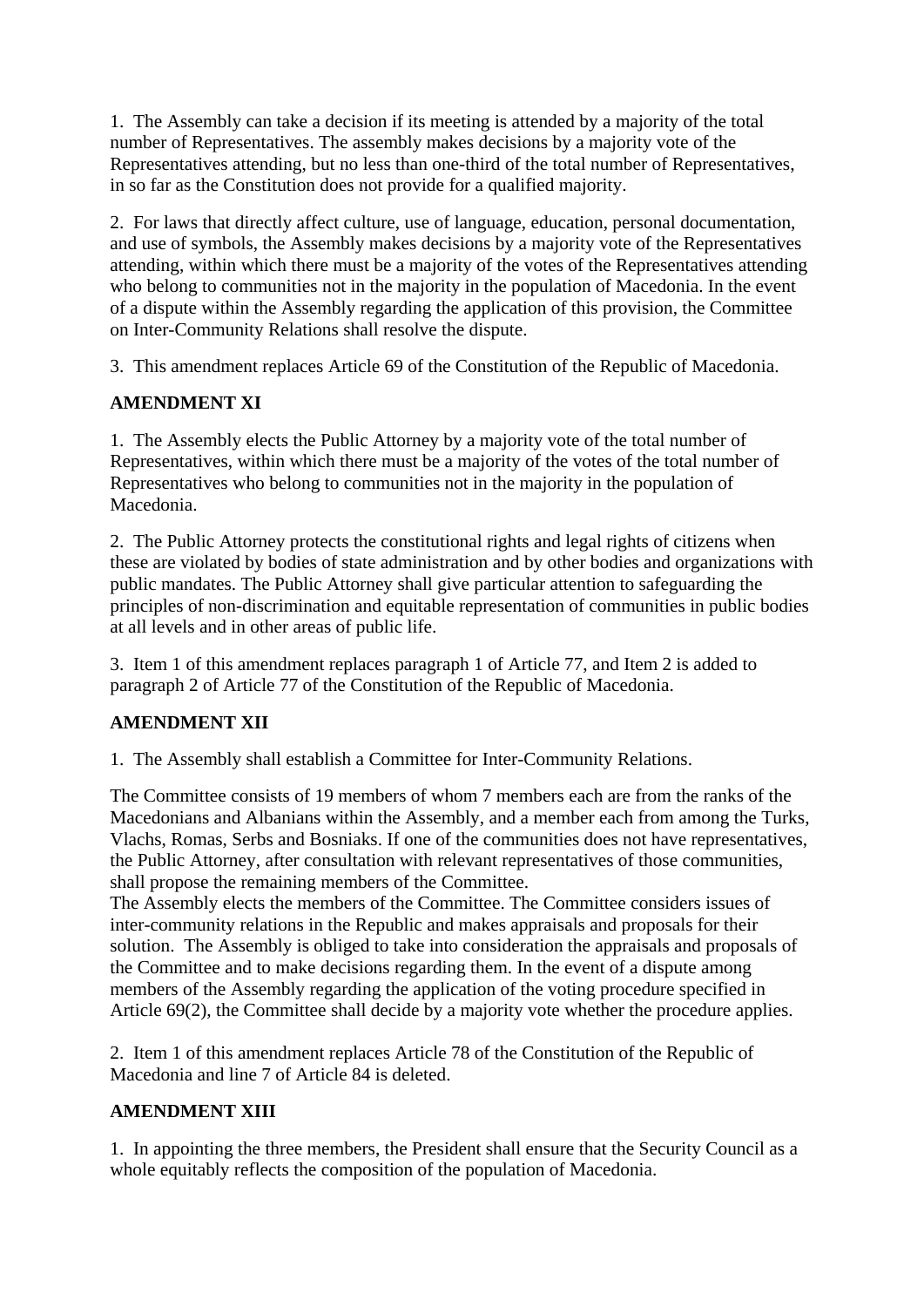2. Item 1 of this amendment is added to paragraph 2 of Article 86 of the Constitution of the Republic of Macedonia.

# **AMENDMENT XIV**

1. Three of the members shall be elected by a majority vote of the total number of Representatives, within which there must be a majority of the votes of the total number of Representatives who belong to the communities not in the majority in the population of Macedonia.

2. This amendment is added to paragraph 2 of Article 104 of the Constitution of the Republic of Macedonia.

## **AMENDMENT XV**

1. The Assembly elects the judges of the Constitutional Court. The Assembly elects six of the judges to the Constitutional Court by a majority vote of the total number of Representatives. The Assembly elects three of the judges by a majority vote of the total number of Representatives, within which there must be a majority of the votes of the total number of Representatives who belong to the communities not in the majority in the population of Macedonia. The term of office of the judges is nine years without the right to re-election.

2. This amendment replaces paragraph 2 of Article 109 of the Constitution of the Republic of Macedonia.

## **AMENDMENT XVI**

1. Local self-government is regulated by a law adopted by a two-thirds majority vote of the total number of Representatives, within which there must be a majority of the votes of the total number of Representatives who belong to the communities not in the majority in the population of Macedonia. The laws on local finances, local elections, boundaries of municipalities, and the city of Skopje shall be adopted by a majority vote of the Representatives attending, within which there must be a majority of the votes of the Representatives attending who belong to the communities not in the majority in the population of Macedonia.

2. This amendment replaces paragraph 5 of Article 114 of the Constitution of the Republic of Macedonia.

# **AMENDMENT XVII**

1. In units of local self-government, citizens directly and through representatives participate in decision-making on issues of local relevance particularly in the fields of public services, urban and rural planning, environmental protection, local economic development, local finances, communal activities, culture, sport, social security and child care, education, health care and other fields determined by law.

2. In the city of Skopje the citizens directly and through representatives participate in decision-making on issues of relevance to the city of Skopje, particularly in the fields of public services, urban and rural planning, environmental protection, local economic development, local finances, communal activities, culture, sport, social security and child care, education, health care and other fields determined by law.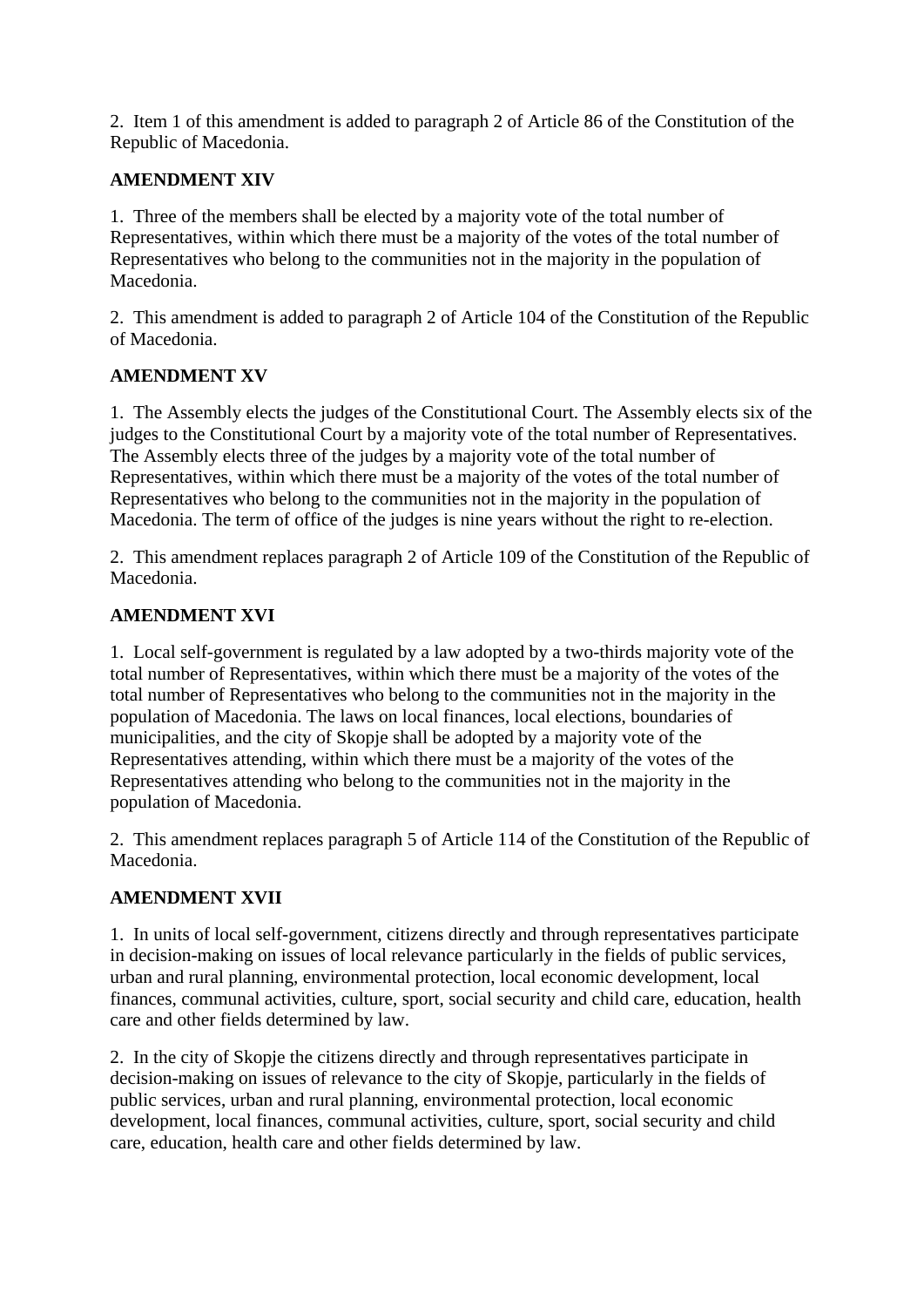3. Item 1 of this amendment replaces paragraph 1 of Article 115 of the Constitution of the Republic of Macedonia, and Item 2 replaces paragraph 2 of Article 117 of the Constitution of the Republic of Macedonia.

## **AMENDMENT XVIII**

1. A decision to amend the Preamble, the articles on local self-government, Article 131, any provision relating to the rights of members of communities, including in particular Articles 7, 8, 9, 19, 48, 56, 69, 77, 78, 86, 104 and 109, as well as a decision to add any new provision relating to the subject-matter of such provisions and articles, shall require a two-thirds majority vote of the total number of Representatives, within which there must be a majority of the votes of the total number of Representatives who belong to the communities not in the majority in the population of Macedonia.

2. With this amendment a new paragraph is added to paragraph 4 of Article 131 of the Constitution of the Republic of Macedonia.

## **AMENDMENT XIX**

1. The freedom and inviolability of correspondence and other forms of communication is guaranteed. Only a court decision may, under conditions and in procedure prescribed by law, authorise non-application of the principle of inviolability of correspondence and other forms of communication, in cases where it is indispensable to preventing or revealing criminal acts, to a criminal investigation or where required in the interests of security and defence of the Republic.

2. This amendment replaces Article 17 of the Constitution of the Republic of Macedonia. Pursuant to Article 131, paragraph 5 of the Constitution of the Republic of Macedonia, the Assembly of the Republic of Macedonia, at its session held on 7 December 2005 adopted the following

DECISION FOR PROCLAMATION OF THE AMENDMENTS XX, XXI, XXII, XXIII, XXIV, XXV, XXVI, XXVII, XXVIII, XXIX AND XXX TO THE CONSTITUTION OF THE REPUBLIC OF MACEDONIA

The amendments XX, XXI, XXII, XXIII, XXIV, XXV, XXVI, XXVII, XXVIII, XXIX and XXX to the Constitution of the Republic of Macedonia are hereby proclaimed,

Which the Assembly of the Republic of Macedonia adopted at its session held on 7 December 2005.

THE ASSEMBLY OF THE REPUBLIC OF MACEDONIA

No. 07-4542/1 PRESIDENT REPUBLIC

7 December 2005 OF THE ASSEMBLY OF THE

Skopje OF MACEDONIA

designed by Ljupco Jordanovski, PhD ,

 MACEDONIA Felek Kasami That the copy is true to the original is certified by: DEPUTY-SECRETARY GENERAL OF THE ASSEMBLY OF THE REPUBLIC OF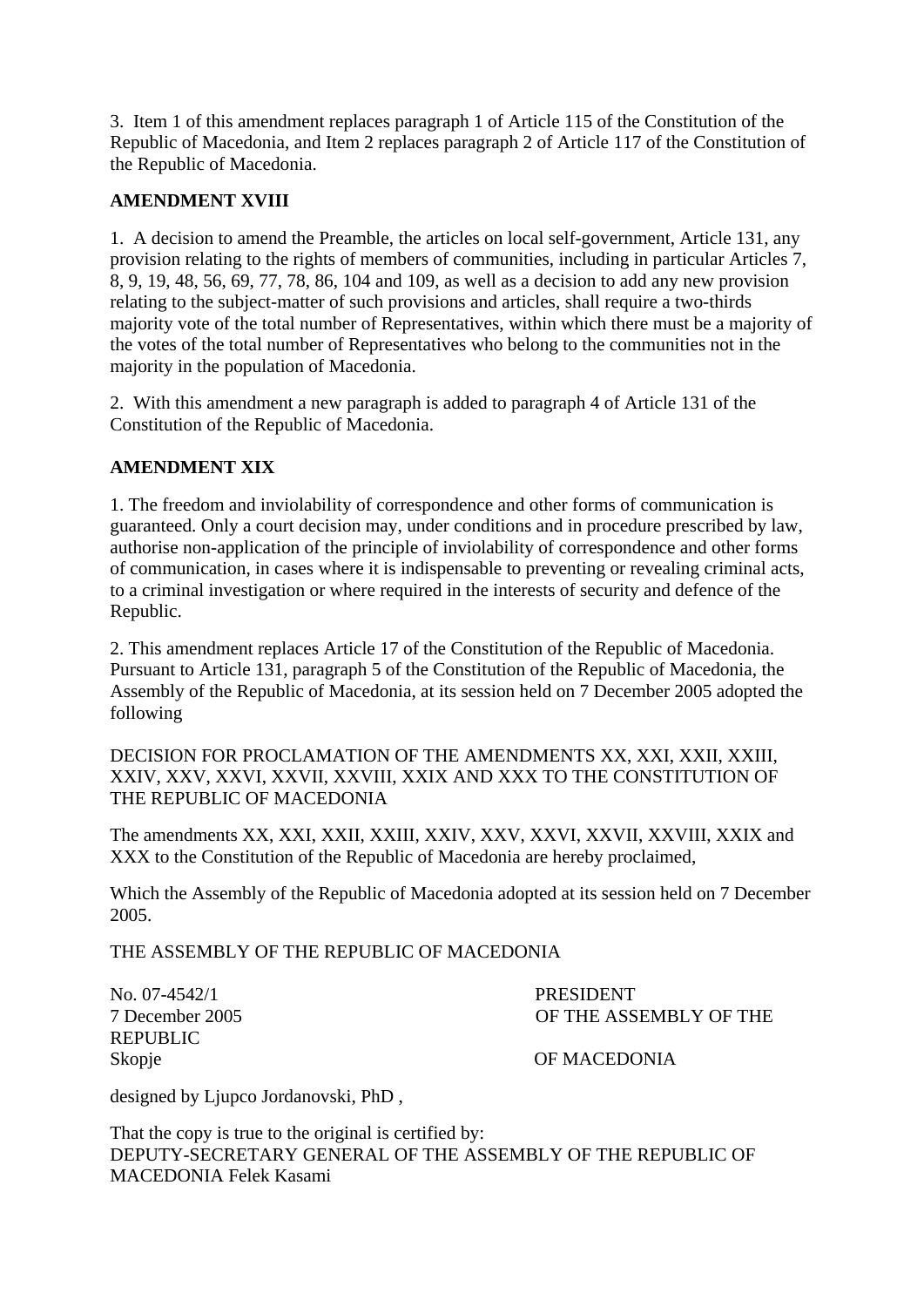## AMENDMENTS XX, XXI, XXII, XXIII, XXIV, XXV, XXVI, XXVII, XXVIII, XXIX AND XXX TO THE CONSTITUTION OF THE REPUBLIC OF MACEDONIA

These Amendments are an integral part of the Constitution of the Republic of Macedonia and shall enter into force on the day of their promulgation.

## **AMENDMENT XX**

1. For offences determined by law, sanction may be imposed, by a state administration body, organization and any other institution carrying public mandates.

Court protection is guaranteed against final verdict for an offence, under conditions and procedure determined by law.

2. This amendment is an addendum to Article 13 of the Constitution of the Republic of Macedonia.

# **AMENDMENT XXI**

1. The right to appeal against verdicts in first instance proceedings by a court is guaranteed.

The right to appeal or any other legal protection against individual legal acts adopted in first instance proceedings by an administration body, organization and any other institution carrying public mandates shall be determined by law.

2. This amendment replaces Article 15 of the Constitution of the Republic of Macedonia.

## **AMENDMENT XXII**

1. Proposes two members of the Judicial Council of the Republic of Macedonia.

2. This amendment replaces line 5, Article 84 of the Constitution of the Republic of Macedonia.

## **AMENDMENT XXIII**

1. The Prime Minister is granted immunity. The Assembly decides on his or her immunity. 2. This amendment replaces paragraph 3 of Article 89 of the Constitution of the Republic of Macedonia.

## **AMENDMENT XXIV**

1. P roposes the Public Prosecutor of the Republic of Macedonia having previously obtained opinion by the Council of Public Prosecutors.

2. This amendment replaces line 12 of Article 91 of the Constitution of the Republic of Macedonia.

## **AMENDMENT XXV**

1. Judiciary power is exercised by courts. Courts are autonomous and independent. Courts judge on the basis of the Constitution and laws and international agreements ratified in accordance with the Constitution. Emergency courts are prohibited.

The types of courts, their spheres of competence, their establishment, abrogation, organization and composition, as well as the procedure they follow are regulated by a law adopted by a of two-thirds majority vote of the total number of MP's.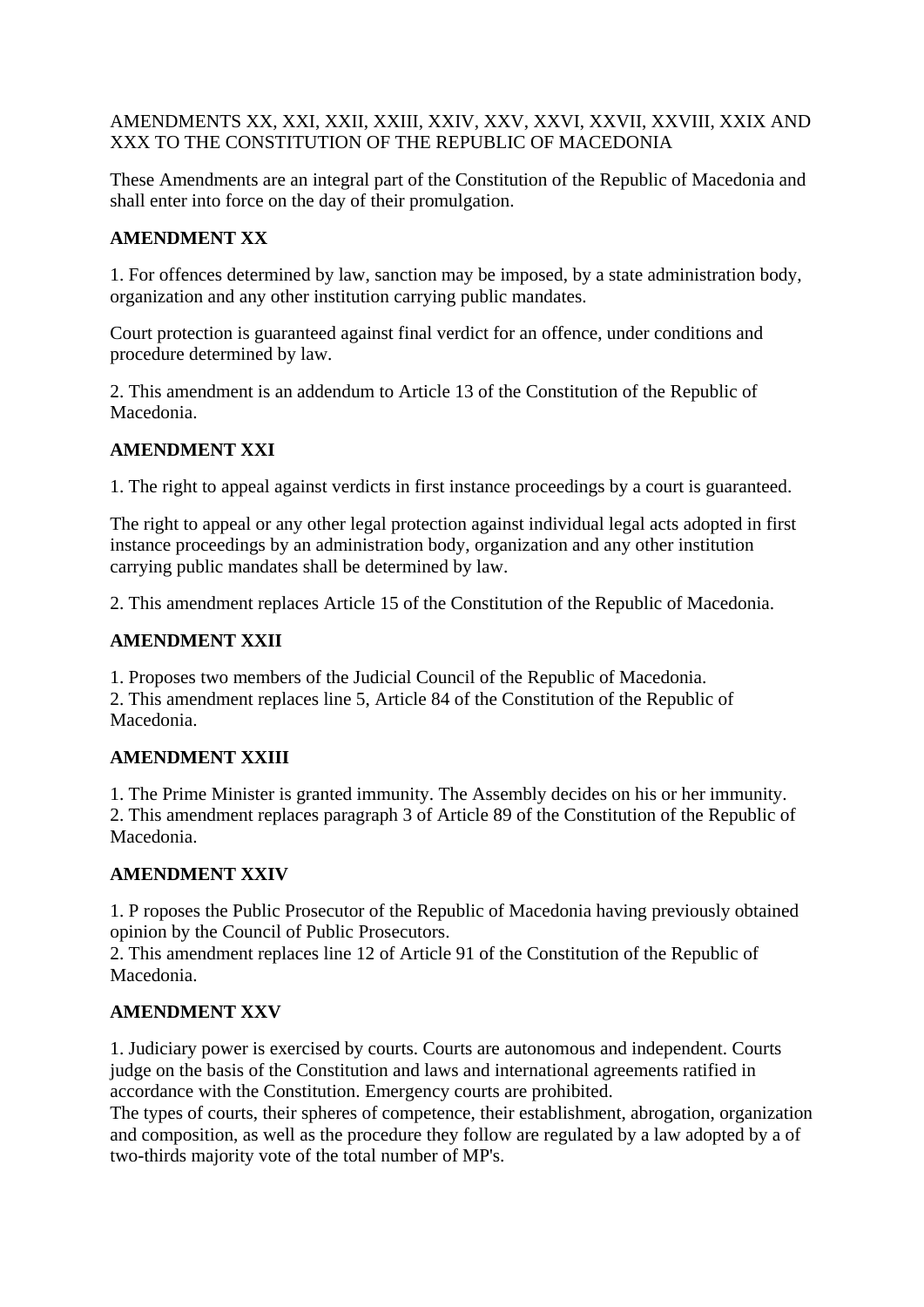2. Clause 1 of this amendment replaces Article 98 of the Constitution of the Republic of Macedonia.

## **AMENDMENT XXVI**

1. The term of office of a judge ceases

- if he/she so requests;

- if he/she permanently loses the capability of carrying out a judge 's office, which is determined by the Judicial Council of the Republic of Macedonia;

- if he/she fulfils the conditions for retirement;

- if he/she is sentenced for a criminal offence to a prison term of a minimum of six months;

- if he/she is elected or appointed to another public office, except when his/her judicial function rests under conditions determined by law;

A judge is discharged

- when he/she commits a serious disciplinary offense which makes him/her unsuitable to perform a judge 's office prescribed by law; and

- he/she performs her judicial duty unprofessionally and unethically under conditions stipulated by law.

2. Clause 1 of this amendment replaces paragraph 3 of Article 99 of the Constitution of the Republic of Macedonia.

# **AMENDMENT XXVII**

1. A judge shall not be held responsible for an opinion given in the process of rendering a court decision. A judge shall not be detained without the consent of the Judicial Council, except when caught in committing a criminal act for which a prison sentence of at least five years is prescribed.

2. The judicial function is incompatible with membership in a political party or with another public function or profession determined by law.

3. Clause 1 of this amendment replaces paragraph 2 of Article 100 of the Constitution of the Republic of Macedonia, and clause 2 of this amendment replaces paragraph 3 of Article 100 of the Constitution of the Republic of Macedonia.

# **AMENDMENT XXVIII**

1. The Judicial Council of the Republic of Macedonia is an independent and autonomous institution of the judiciary. The Council shall ensure and guarantee the independence and the autonomy of the judiciary. The Judicial Council is composed of fifteen members. The President of the Supreme Court of the Republic of Macedonia and the Minister of Justice are ex officio members of the Judicial Council. Eight members of the Council are elected by the judges from their own ranks. Three of them shall belong to the communities that are not majority in the Republic of Macedonia, insuring that equitable representation of citizens belonging to all communities shall be observed. Three members of the Council are elected by the Assembly of the Republic of Macedonia with majority votes of the total number of MP's, and with majority votes from the total number of MP's who belong to the communities that are not majority in the Republic of Macedonia. Two members of the Council are proposed by the President of the Republic of Macedonia and are elected by the Assembly of the Republic of Macedonia, and one of them shall belong to the communities that are not majority in the Republic of Macedonia.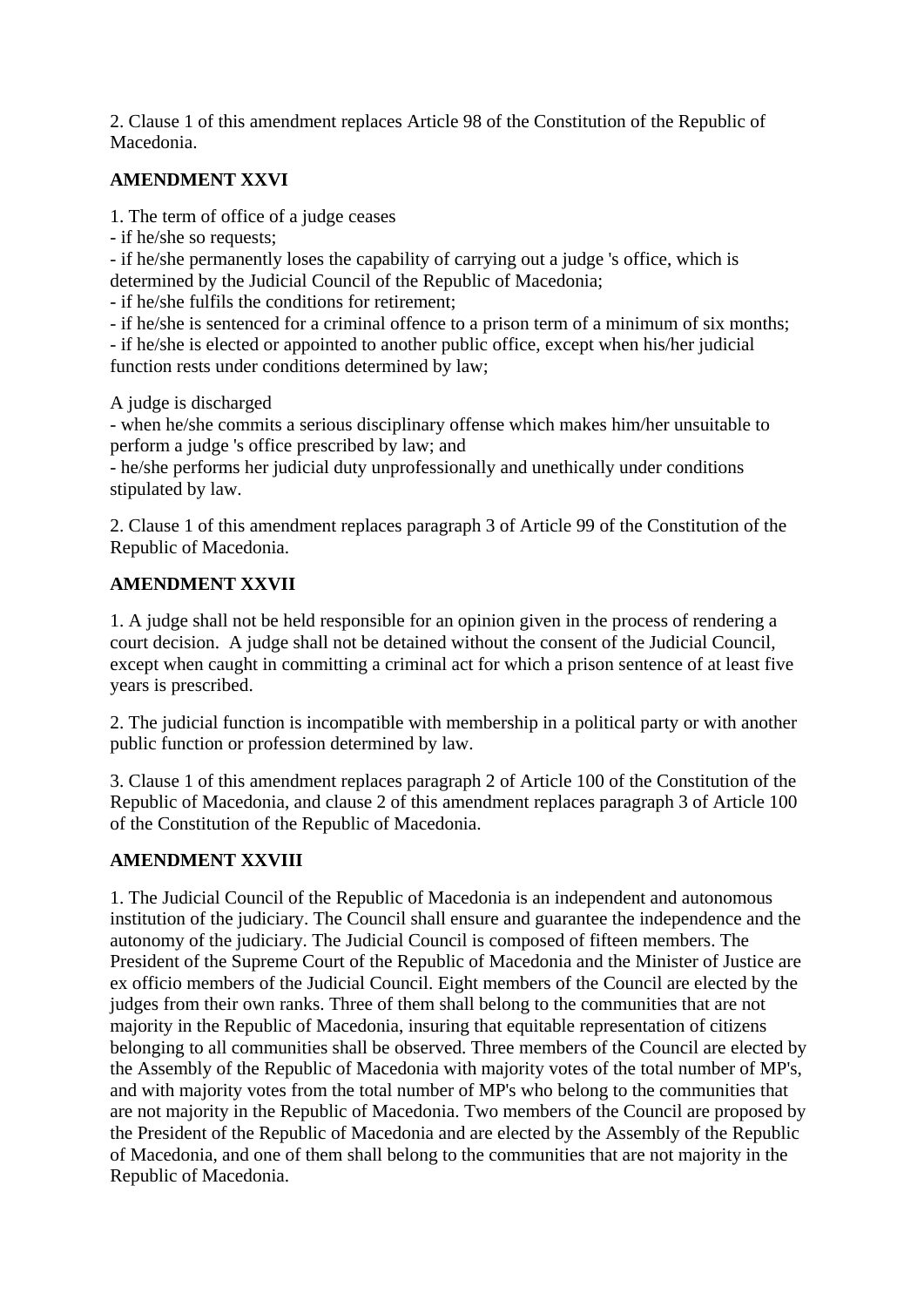The members of the Council elected by the Assembly of the Republic of Macedonia, on a proposal of the President of the Republic of Macedonia shall be from among University law professors, lawyers and other prominent jurists. The members of the Council are elected for a term of six years, with the right to one re-election. The criteria and manner of election, as well as the basis and the procedure for termination of the mandate and dismissal of a member of the Council shall be determined by law. The office of a member of the Council is incompatible with membership in political parties and with performance of other public offices and professions determined by law.

2. This amendment replaces Article 104 of the Constitution of the Republic of Macedonia.

# **AMENDMENT XXIX**

1. The Judicial Council of the Republic of Macedonia

- elects and dismisses judges and lay judges;
- determines the termination of a judge's office;
- elects and dismisses Presidents of Courts;
- monitors and assesses the work of the judges
- decides on the disciplinary accountability of judges;
- has the right to revoke the immunity of judges;

- proposes two judges for the Constitutional Court of the Republic of Macedonia from among the judges; and

- performs other duties stipulated by law.

On the election of judges, lay judges and court presidents, equitable representation of citizens belonging the all communities shall be observed. The Council shall submit an annual report for its work to the Assembly of the Republic of Macedonia in from, content and manner determined by law.

2. This amendment replaces Article 105 of the Constitution of the Republic of Macedonia and deletes line 15 of paragraph 1, Article 68 of the Constitution of the Republic of Macedonia.

## **AMENDMENT XXX**

1. The Public Prosecutor 's Office performs his/her duties on the basis of the Constitution and law and the international agreements ratified in accordance with the Constitution. The function of the Public Prosecutor's Office is performed by the Public Prosecutor of the Republic of Macedonia and by the public prosecutors. The competences, establishment, termination, organization and functioning of the Public Prosecutor's Office is stipulated by law adopted by a two-thirds majority vote of the total number of MP's. The Public Prosecutor of the Republic of Macedonia is appointed and dismissed by the Assembly of the Republic of Macedonia for a term of six years with the right to re-election. The public prosecutors are elected by the Council of Public Prosecutors and their term of office shall have no restrictions. In the election of public prosecutors, equitable representation of citizens belonging to all communities shall be observed. The Council decides on dismissal of public prosecutors. The competences, composition and structure of the Council, the term of office of its members, as well as the basis and the procedure for termination of the mandate and for the dismissal of a member of the Council is stipulated by law. The basis and the procedure for termination of the mandate and dismissal of the Public Prosecutor of the Republic of Macedonia and OF the public prosecutors are determined by law. The function of the Public Prosecutor of the Republic of Macedonia and of a public prosecutor is incompatible with membership in a